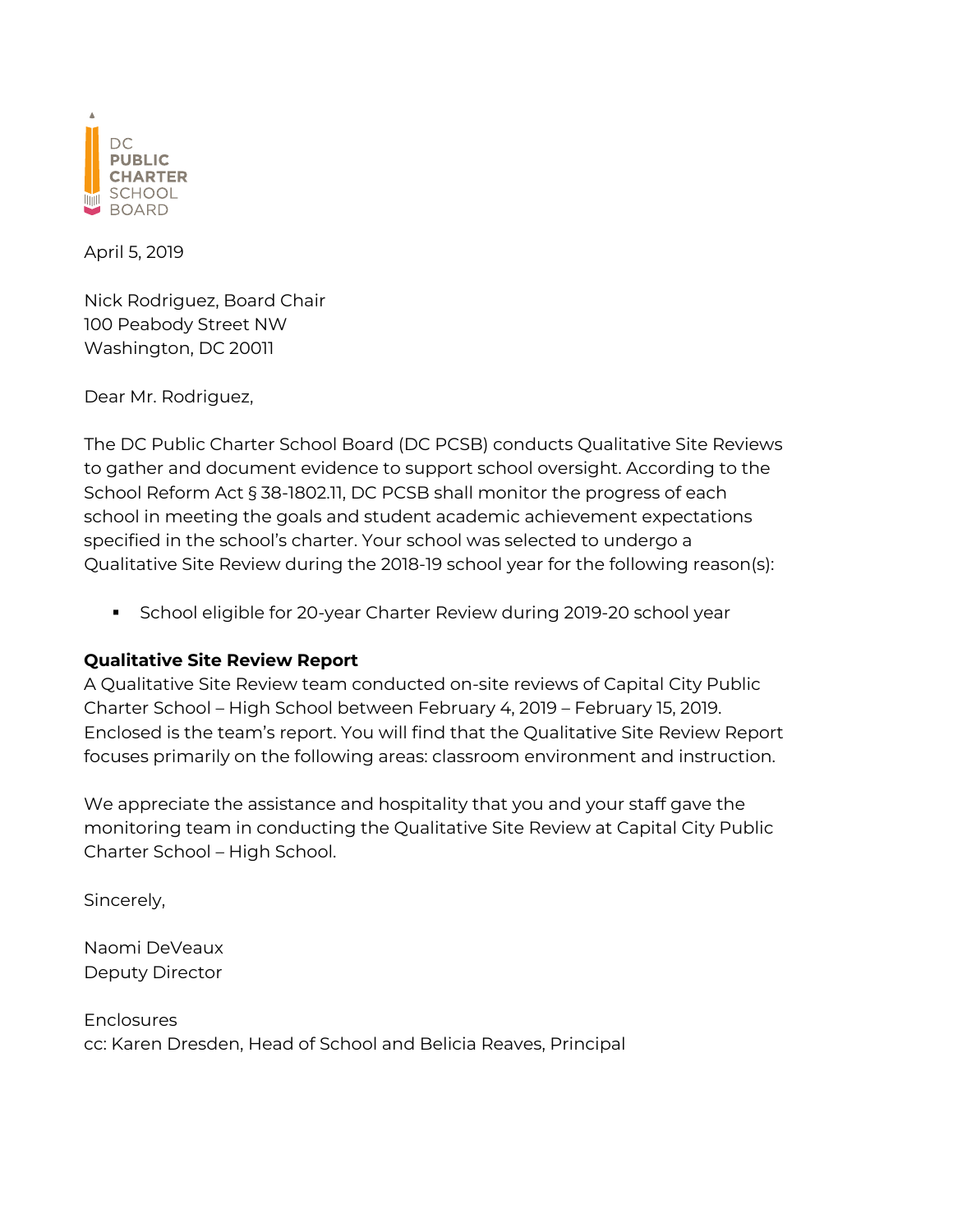#### **Qualitative Site Review Report**

**Date:** April 5, 2019

#### **Campus Information**

**Campus Name:** Capital City Public Charter School – High School (Capital City PCS – HS)

**Ward:** 4

**Grade levels:** Ninth through twelfth

#### **Qualitative Site Review Information**

**Reason for Visit:** School eligible for 20-year Charter Review during 2019-20 school year **Two-week Window:** February 4, 2019 – February 15, 2019 **QSR Team Members:** Two DC PCSB staff members including one special education (SPED) specialist and three consultants including one English Learner (EL) specialist **Number of Observations:** 21 (including 3 SPED observations not included in scoring) **Total Enrollment:** 335 **Students with Disabilities Enrollment:** 72 **English Language Learners Enrollment:** 56 **In-seat Attendance on Observation Days: Visit 1:** February 4, 2019 – 88.6% **Visit 2:** February 5, 2019 – 92.8% **Visit 3:** February 6, 2019 – 93.1% **Visit 4:** February 11, 2019 – 80.1% **Visit 5:** February 12, 2019 – 90.4% **Visit 6:** February 13, 2019 – 94.9% **Visit 7: February 15, 2019 - 86.1%** 

#### **Summary**

The mission of Capital City PCS is to "enable a diverse group of students to meet high expectations; develop creativity, critical thinking, and problem-solving skills; achieve a deep understanding of complex subjects, and acquire a love of learning along with a strong sense of community and character. We will graduate young adults who are self-directed, intellectually engaged, and possess a commitment to personal and civic responsibility." The QSR team observed evidence that Capital City PCS – HS's classroom environment and instructional delivery support its mission. All teachers used strategies to support the school's commitment to the research-based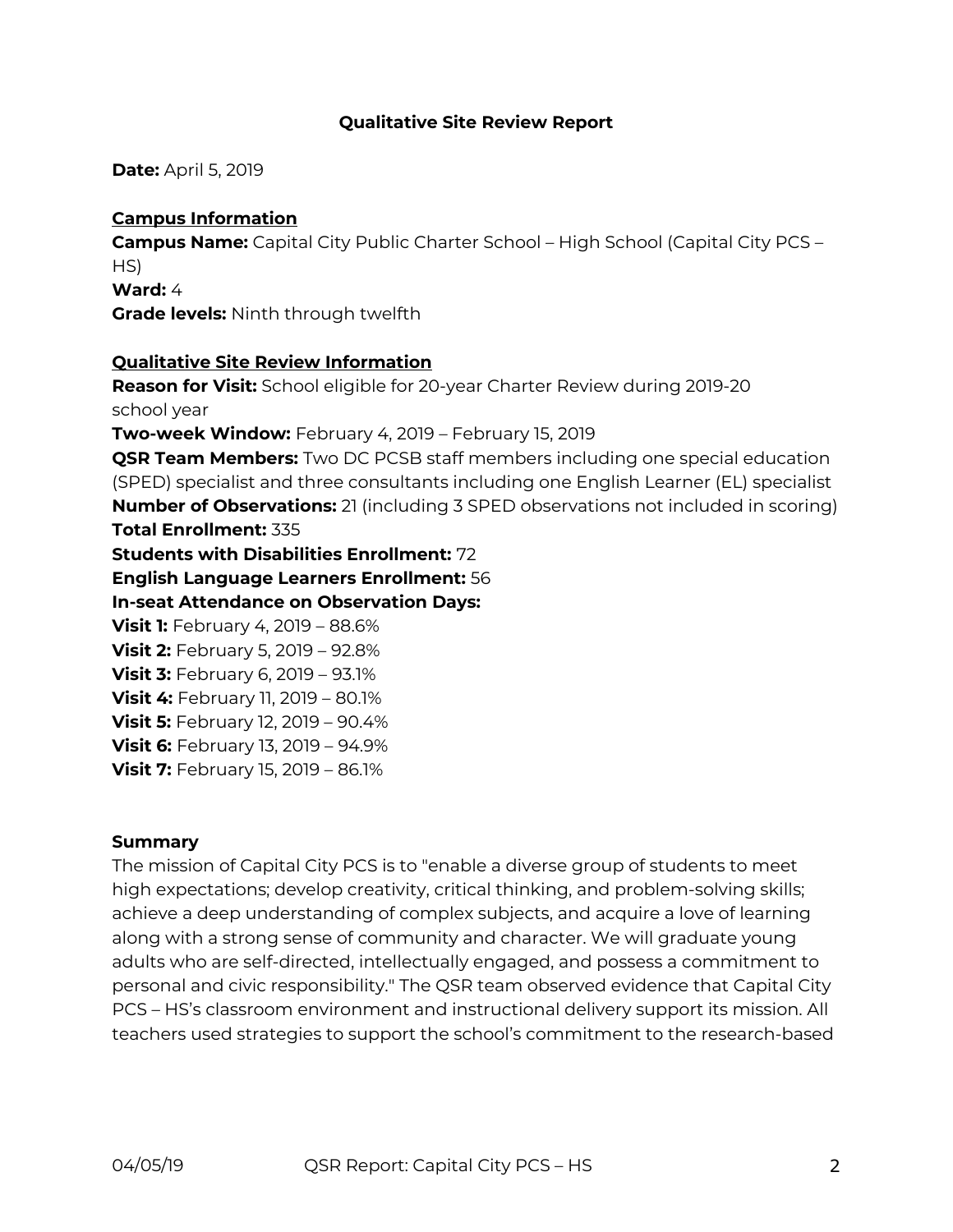Expeditionary Learning Model<sup>1</sup>, resulting in engaging instruction, relevant content, and extensive student participation. All classrooms involved some level of cooperative learning. Students conferred with one another to solve algebraic expressions, improve the accuracy of their notes, locate information within online articles, and conduct experiments. Several of the assigned tasks in classrooms required independent thinking: students needed to find patterns in a set of data, research civil rights movements, and determine how electrons are arranged in concentric atomic orbitals. Teachers supported students' development of a positive sense of self, using phrases such as "You are appreciated!" and "You are an engineer."

During the QSR two-week window, the team used the Charlotte Danielson *Framework for Teachin*g to examine classroom environment and instruction (see Appendix I and II). The QSR team scored a high 88% of observations as distinguished or proficient in the Classroom Environment domain, slightly above the school's last QSR in 20142 when 80% of observations were rated as proficient or distinguished in this component. The highest rated component was *Creating an Environment of Respect and Rapport* with 94% of observations rated as proficient or distinguished. The lowest rated component was *Managing Student Behavior*, with 78% of observations rated as proficient or distinguished, which is still a positive score for high schools. Notably, only one observation was unsatisfactory in this component.

The QSR team scored 73% of observations as distinguished or proficient in the Instruction domain, an increase from the 65% the school earned in this domain in 2014. Scores varied more in this domain as the QSR team observed more "basic" levels of performance. The highest rated component was *Communicating with Students* with 82% of observations rated as distinguished or proficient. However, in *Using Questioning/Prompts and Discussion Techniques*, less than half (43%) of observations were rated as proficient. Nevertheless, only one observation was unsatisfactory in this component.

### In-School Suspension (ISS)

DC PCSB observed ISS on February 5, 2019. The Dean of Students, Mr. Vereen, informed DC PCSB that he was conferencing with a student and that no students had been assigned to ISS.

<sup>1</sup> https://www.ccpcs.org/program/el-education

<sup>2</sup> https://www.dcpcsb.org/qualitative-site-review/2013-14-capital-city-high-school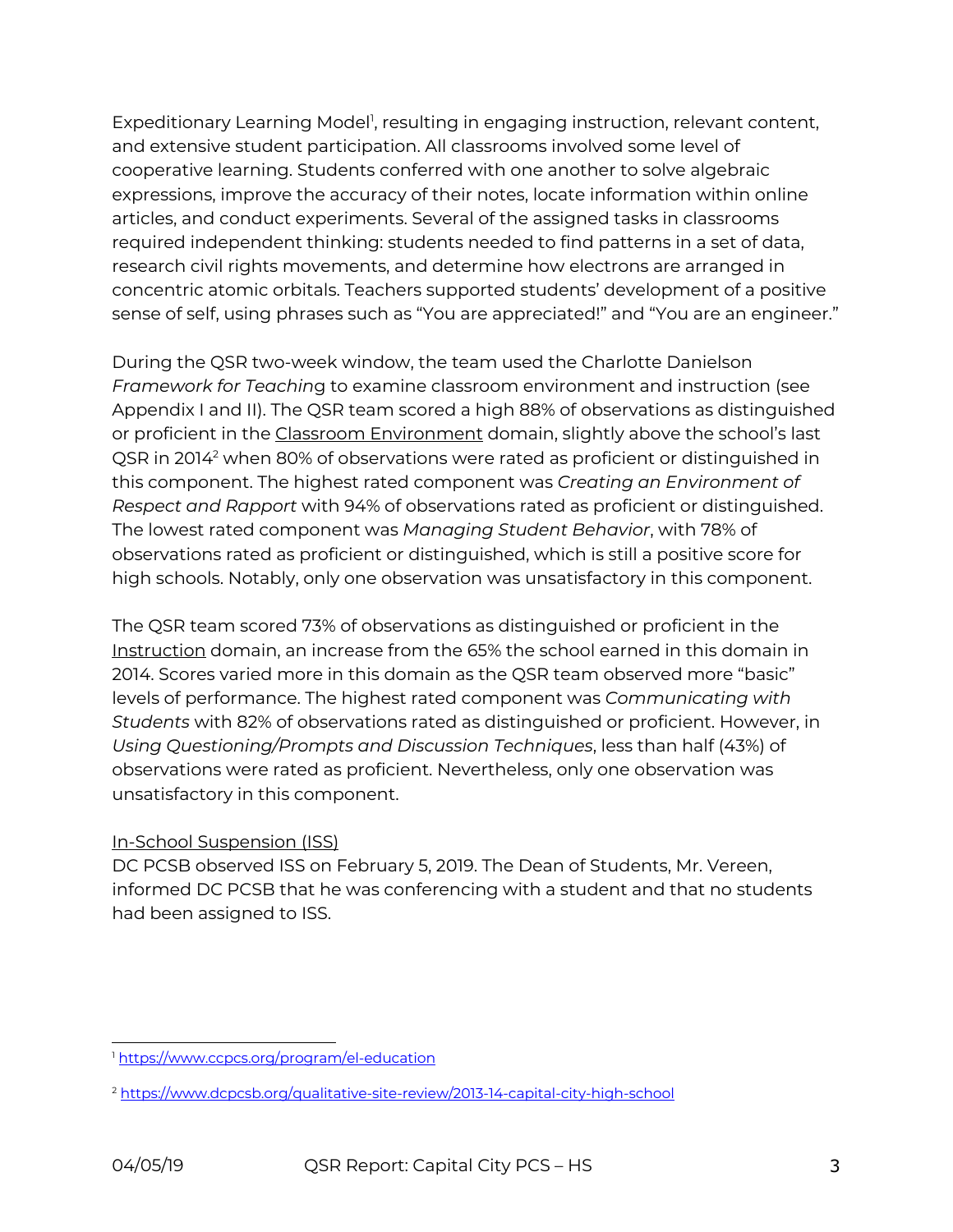#### Governance

Nick Rodriguez chairs the Capital City PCS board of trustees. The school has been compliant with the School Reform Act<sup>3</sup> for the past five years, which requires the board to include two parent representatives and have a majority of DC residents.

#### Specialized Instruction for Students with Disabilities

Prior to the two-week window, Capital City PCS - HS described its special education program in a questionnaire. The school implements a primary inclusion model, in which it educates students with disabilities alongside their non-disabled peers as much as possible. All core content classes have an inclusion co-teacher. Capital City PCS - HS also holds resource courses taught by special educators in smaller settings for students who need to strengthen basic skills. Capital City PCS – HS uses Read & Write Google for audible access to all reading texts. Some students have access to LearningAlly<sup>4</sup>, which provides grade level texts for students reading far below grade level. Finally, Capital City PCS - HS uses blended learning to facilitate instruction.

The special education specialist on the QSR team conducted six special education observations: three co-taught core content classes and three small-group "resource" courses. Overall, the school implemented its stated program inconsistently as evidenced by the mixed levels of student engagement that DC PCSB staff observed, which are described below.

In two of the co-taught classes, the special educators spent the majority of their time managing student behavior. In one observation two students were removed from the table groups to sit at individual desks at the back of the classroom. The inclusion teacher monitored the whole class' behavior but mainly focused on the two students at the back of the room, repeatedly asking them to engage with the learning task. Many students spoke over both teachers throughout the lesson, often regarding offtopic subjects. The inclusion teacher rephrased directions into simpler terms, reminded students of where they needed to be in the text, and attempted to facilitate turn and talks with minimal success. In the second co-taught class, the inclusion teacher was able to take on a more active role because students' behavior was mostly appropriate. The teacher asked probing questions to help students respond to their writing prompt and occasionally gave academic feedback such as "You need to restate your claim." Nevertheless, a significant amount of the teacher's time was spent reminding students to get on task.

<sup>3</sup> https://www.dcpcsb.org/policy/school-reform-act

<sup>4</sup> https://learningally.org/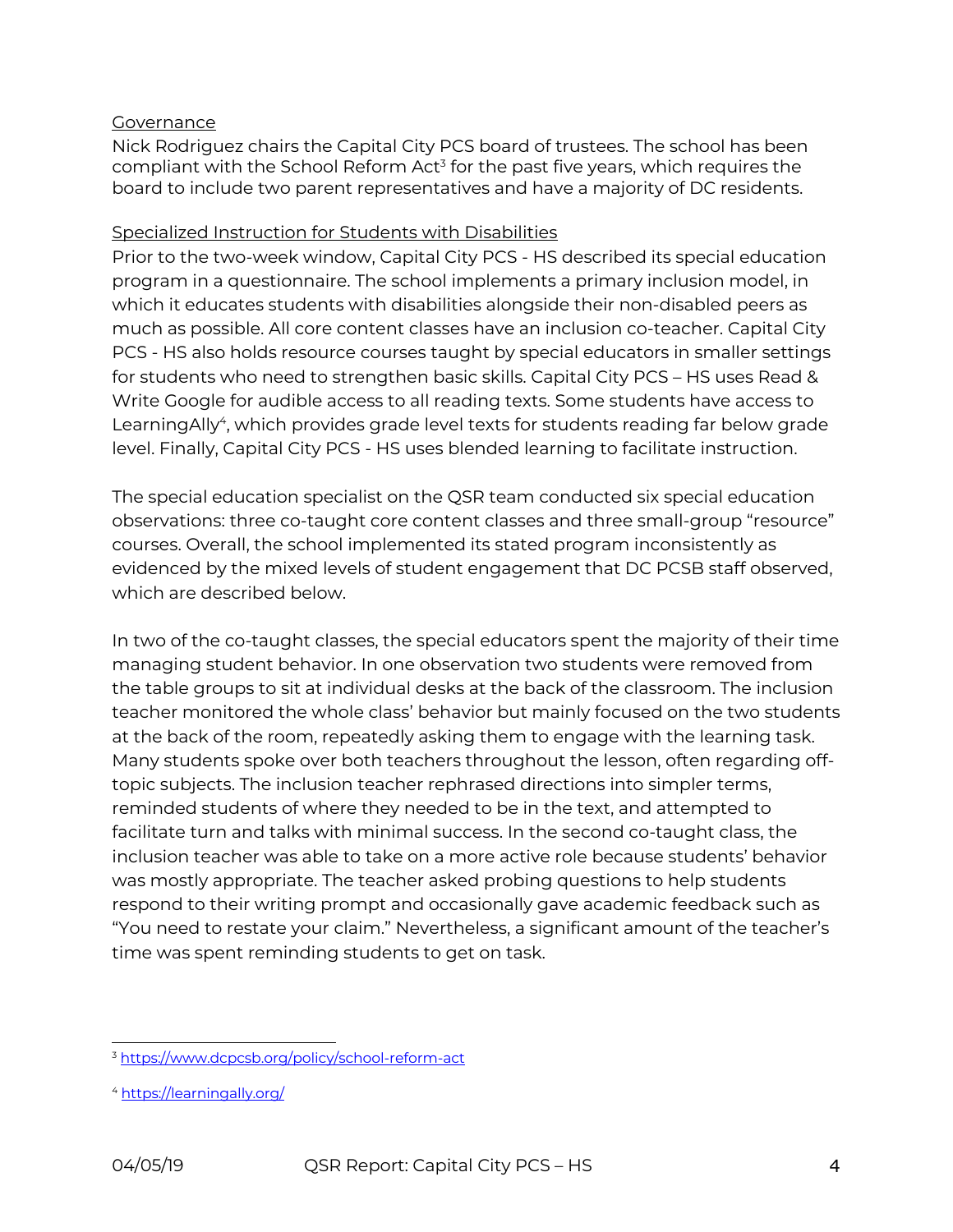In the third co-taught class, both teachers worked together to provide personalized feedback to all students in an effective manner. In this observation students were writing personal narratives on GoogleDocs. The teachers had already read the students' first drafts and provided edits and questions embedded within the text. Students used a graphic organizer to respond to the edits and provide more details in their writing. Both teachers circulated throughout the classroom, conferencing with each student about their progress.

In a pull-out class called "College Research," the special educator led four students through individualized research projects. Each student entered the classroom and determined their task for the day: 1) reading and gathering clues, 2) organizing my notecards, 3) revising my paper, and 4) making my slides. The teacher made a plan for each student's session by asking, "What do you have for effects already? Organize these into three categories," and "Ok, how are you going to tackle this? Do you see patterns in your notes that you can categorize?" Two students used GoogleDocs to respond to feedback on their papers that the teacher provided before class. One student worked primarily with notecards to organize his thoughts. One student had a color-coded flipbook with instructions for each component of a paragraph. The teacher circulated to each student multiple times, ensuring all students were consistently engaged.

## Specialized Instruction for English Learners

Capital City PCS – HS's EL program "uses an inclusion model within the context of Expeditionary Learning, incorporating strategies and structures from the Sheltered Instruction Observation Protocol (SIOP) model." The school explained that its EL program includes content classes, English language courses, and an extended school day for ELs. The EL specialist observed each of these program elements. While the EL specialist saw strong support for language development in the extended day and language specific course, she observed limited use of the SIOP model in the content class where "teaching teams made up of content area teachers and inclusion teachers are responsible for providing services to all ELs…using SIOP strategies."

The inclusion model is used within the classroom and includes small group instruction as needed. During the content course, the English teacher discussed a book the class was reading, asking students to respond to a question by writing a persuasive paragraph. There were objectives for other English classes on the board but not for this particular class, though "One of the most important aspects of SIOP is the inclusion of both content and language objectives for each lesson."5 The EL teacher (different than the English teacher) provided individual support to ELs but

<sup>5</sup> Echevarria, J., Vogt, M., Short, D. (2017). *Making Content Comprehensible for English Learners - The SIOP Model.* p. xiii.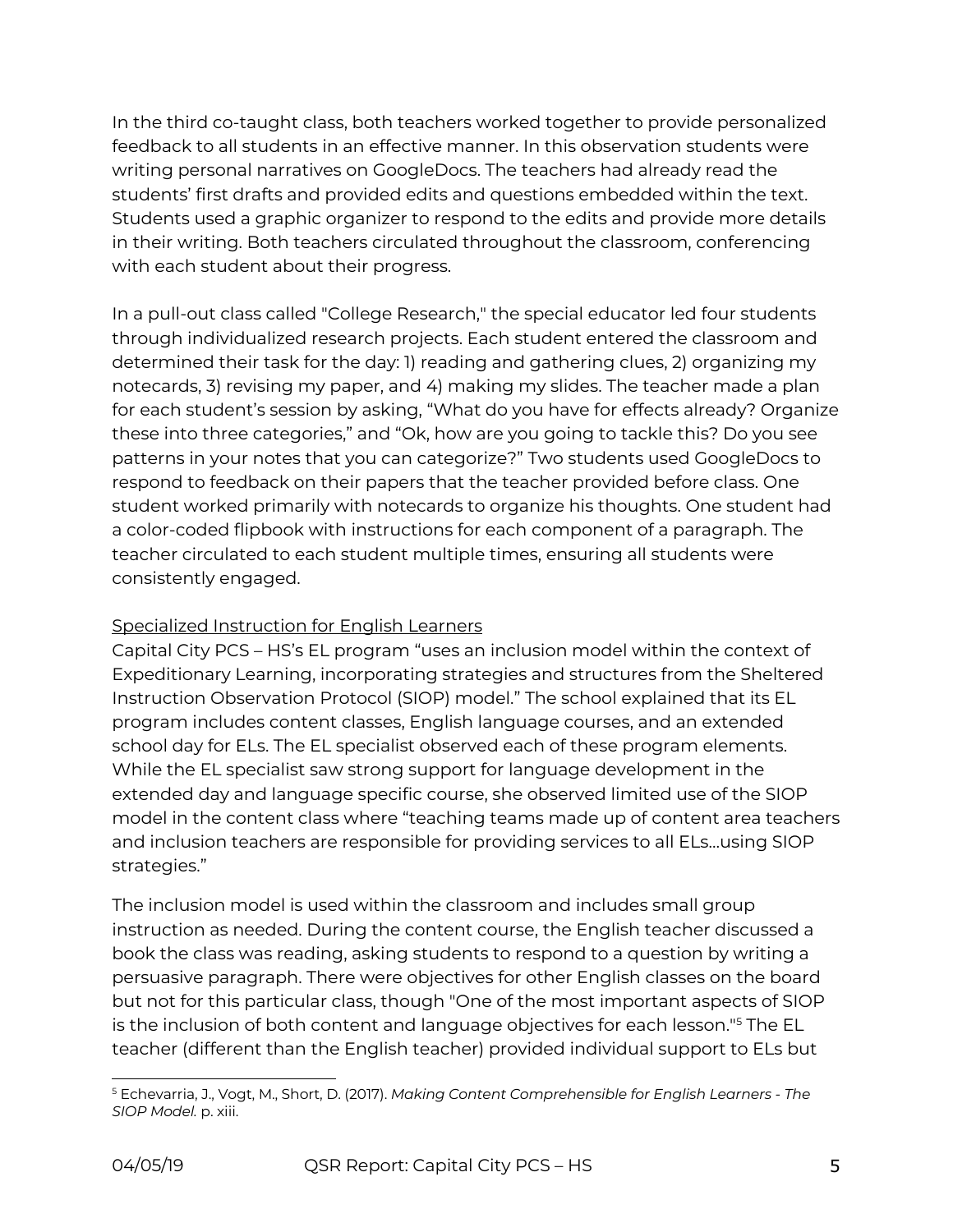did not teach any portion of the lesson. The class included SIOP Feature 14: *Scaffolding Techniques Consistently Used, Assisting and Supporting Student Understanding* through verbal scaffolding as the EL teacher asked students to repeat the learning task and talk through their understanding of the text and responses before writing. The EL teacher paraphrased students' responses and modeled the thought process students should follow to answer the question. The English teacher provided instructional scaffolding in the form of a graphic organizer featuring characters, a question about the characters, and an associated character trait. The class also included SIOP Feature 15: *A Variety of Questions or Tasks that Promote Higher-Order Thinking Skills,* as students had to answer a question about supporting characters' impact on the main character of a story and write a persuasive essay.

The EL specialist observed strong support for students' language development in the English language course. Students had ample opportunities to read, write, and receive feedback from the teacher. The class began with students reading from their Dialogue Journals in which the EL teacher had written individual letters. Students then responded in their journals and handed them in for feedback. Students moved on to individual work, with about half of them working on grammar (capitalization of letters) and others working on persuasive paragraphs based on a reading passage. The EL teacher reviewed each student's writing, instructing them in writing mechanics including how to write a topic sentence and following up with detailed explanations and evidence. She encouraged them to "go deeper" to explain their thinking further, and read their responses in real-time asking probing questions. When necessary, she provided grammar explanations like the difference between "proof" and "prove."

The EL teacher strongly supported students by "previewing content and reviewing for upcoming assessments" during the extended day session at the beginning of the school day. She demonstrated knowledge of their work, asking if they had finished readings from English classes and CRIED<sup>6</sup> (school's acronym for persuasive paragraphs) paragraphs, how physics was going, and progress on history and geometry projects. The EL teacher supported students' writing skills development by giving them sentence starters and instruction about beginning paragraphs with topic sentences, continuing with evidence and explanations. She reviewed student work and provided immediate feedback, telling the student to start with a topic sentence summarizing the paragraph, provide greater detail in explanations, and fix grammar mistakes. Most students worked productively throughout the entire session, asking the teacher for assistance when necessary.

<sup>6</sup> CRIED: Claim, Reason, Introduction of Evidence, Evidence, Discussion of Evidence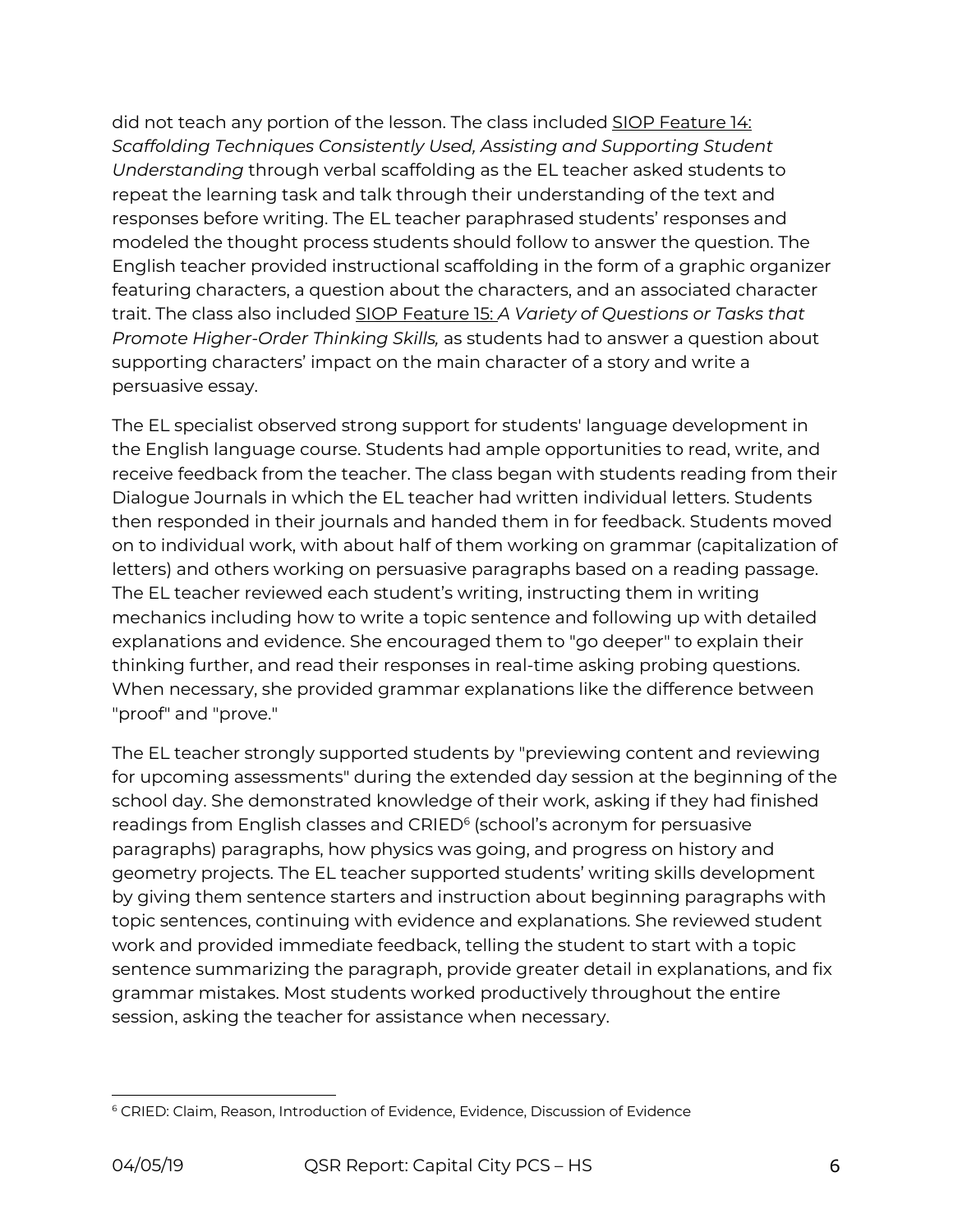#### **THE CLASSROOM ENVIRONMENT7**

This table summarizes the school's performance on the Classroom Environment domain of the rubric during the unannounced visits. The label definitions for classroom observations of "distinguished," "proficient," "basic," and "unsatisfactory" are those from the Danielson framework. The QSR team scored 88% of classrooms as "distinguished" or "proficient" for the Classroom Environment domain. Please see Appendix III for a breakdown of each subdomain score.

| <b>The Classroom</b><br><b>Environment</b>                                          | <b>Evidence</b>                                                                                                                                                                                                                                                                                                                                                                                                                                                                                                                                                                                                                                                                                                            | <b>School Wide Rating</b> |     |
|-------------------------------------------------------------------------------------|----------------------------------------------------------------------------------------------------------------------------------------------------------------------------------------------------------------------------------------------------------------------------------------------------------------------------------------------------------------------------------------------------------------------------------------------------------------------------------------------------------------------------------------------------------------------------------------------------------------------------------------------------------------------------------------------------------------------------|---------------------------|-----|
| <b>Creating an</b><br><b>Environment of</b><br><b>Respect and</b><br><b>Rapport</b> | The QSR team scored 94% of the observations<br>as distinguished or proficient in this<br>component. Interactions between the students<br>and teacher were highly respectful. In proficient<br>observations teachers spoke warmly to                                                                                                                                                                                                                                                                                                                                                                                                                                                                                        | Distinguished             | 11% |
|                                                                                     | students, leaning in to see their work to provide<br>feedback and encouragement. One teacher<br>said, "I adore being here. I absolutely love<br>teaching you on a daily basis." In another<br>observation students working together talked<br>good-naturedly about their different academic<br>strengths: "See, you've got smarts in this, but<br>I've got smarts in that. We can switch!"<br>In the distinguished observations students took<br>intellectual risks and respectfully disagreed with<br>and encouraged one another. For example, one<br>student said, "You've got this" when a peer<br>struggled. In another observation a student<br>asked for guidance on how to respectfully<br>object to a peer's idea. |                           | 83% |
|                                                                                     | The QSR team scored less than 10% of<br>observation as basic in this component.                                                                                                                                                                                                                                                                                                                                                                                                                                                                                                                                                                                                                                            | <b>Basic</b>              | 6%  |
|                                                                                     | The QSR team scored none of the observations<br>as unsatisfactory in this component.                                                                                                                                                                                                                                                                                                                                                                                                                                                                                                                                                                                                                                       | Unsatisfactory            | 0%  |

 $7$  Teachers may be observed more than once by different review team members.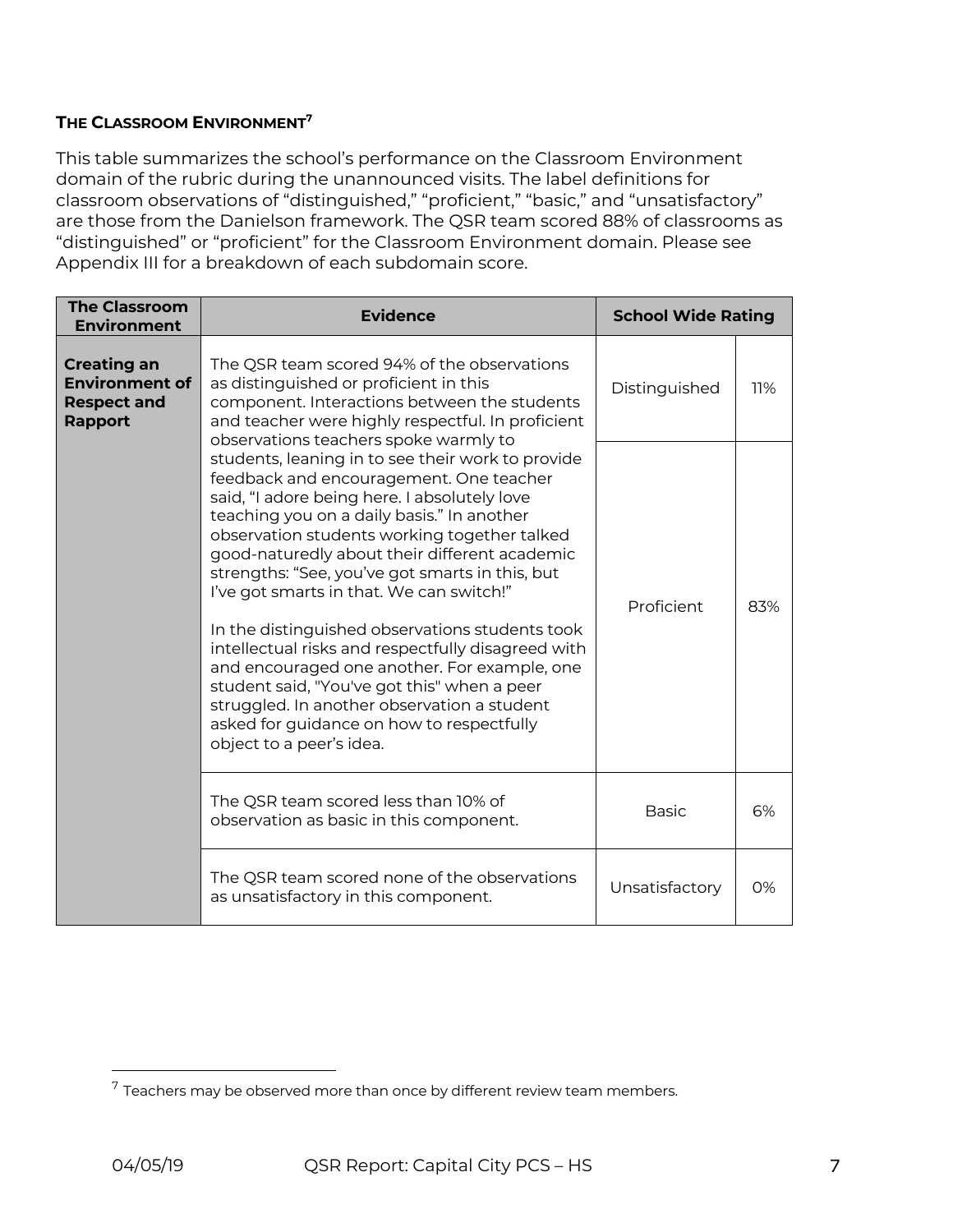| <b>The Classroom</b><br><b>Environment</b>                     | <b>Evidence</b>                                                                                                                                                                                                                                                                                                                                                                                                                                                                                                                                                                                                                                                                                                                                                                                                                                                                                                                                                                                                                      | <b>School Wide Rating</b> |     |
|----------------------------------------------------------------|--------------------------------------------------------------------------------------------------------------------------------------------------------------------------------------------------------------------------------------------------------------------------------------------------------------------------------------------------------------------------------------------------------------------------------------------------------------------------------------------------------------------------------------------------------------------------------------------------------------------------------------------------------------------------------------------------------------------------------------------------------------------------------------------------------------------------------------------------------------------------------------------------------------------------------------------------------------------------------------------------------------------------------------|---------------------------|-----|
| <b>Establishing a</b><br><b>Culture for</b><br><b>Learning</b> | The QSR team scored 89% of the observations<br>as distinguished or proficient in this component.<br>The distinguished observations were<br>characterized by teachers' high expectations<br>that with hard work, all students can master<br>difficult material. In one observation the teacher<br>said, "Please struggle a little - there's something<br>healthy in struggle - but if you look at a problem<br>and have no idea what to do, then ask for help<br>because I am here to help you." Students in<br>these observations took the initiative to improve<br>their understanding of the content and<br>frequently assisted one another in this<br>endeavor. In one observation a student had                                                                                                                                                                                                                                                                                                                                  | Distinguished             | 28% |
|                                                                | completed the assigned work and wanted to<br>get a head start on the next concept, saying, "I<br>don't understand it, but I want to!"<br>Proficient observations conveyed the deep<br>satisfaction that comes with understanding<br>complex content. In circulating the room to<br>check students' work, one teacher exclaimed, "I<br>am seeing lots of people getting it! This is<br>amazing!" Several students in these<br>observations experienced epiphanies as they<br>sought to grasp the content. Just one example<br>is when a student sat back and said, "Ahh, I get<br>it now," and smiled.<br>High expectations for hard work and learning<br>were the norm for most. Students got to work<br>right away upon entering the room and worked<br>until the end of class. In one instance students<br>stayed in their seats even after the bell to finish<br>their task. During an instructional video, a few<br>students asked the teacher to pause it so they<br>could make sure their notes were complete and<br>accurate. | Proficient                | 61% |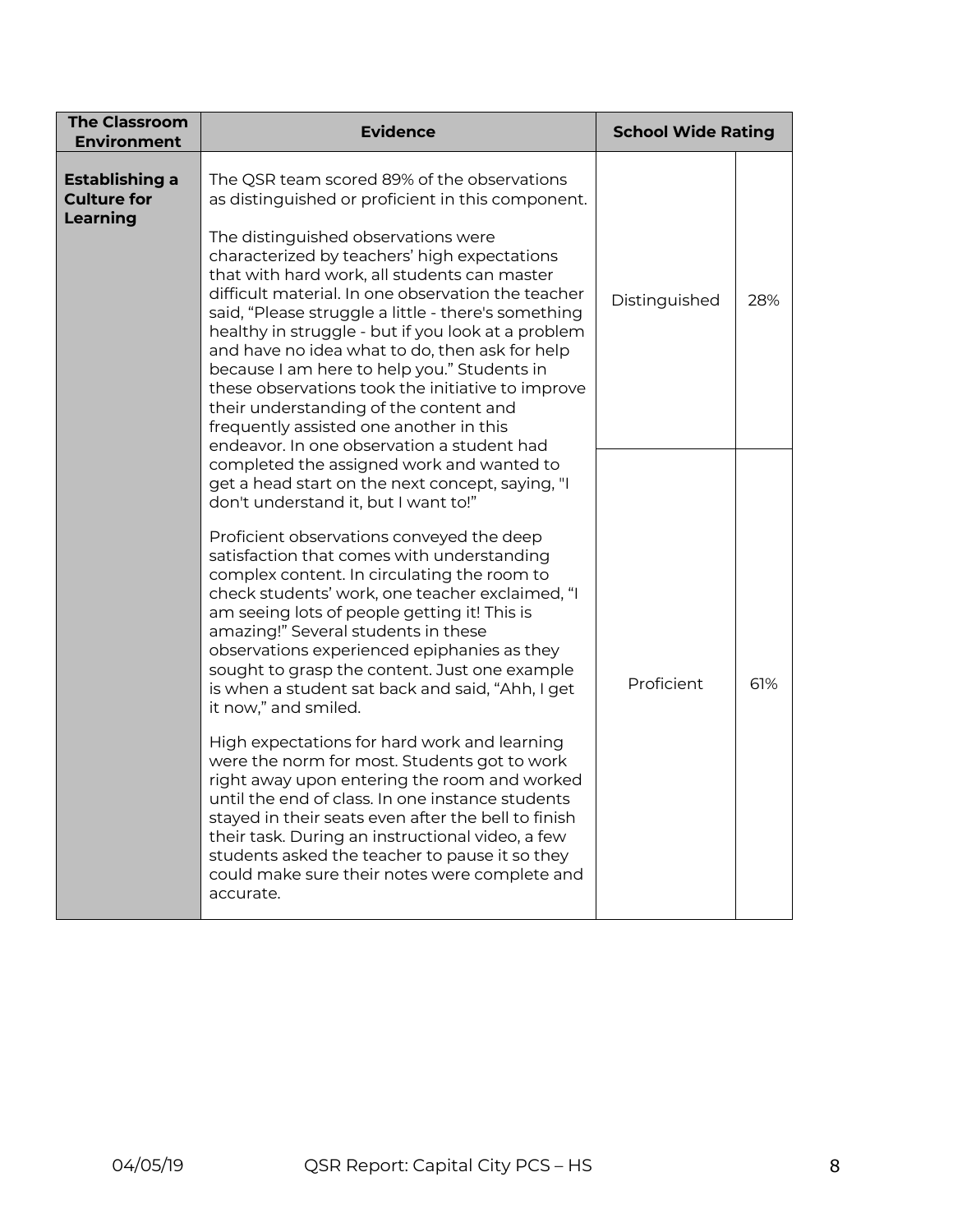| <b>The Classroom</b><br><b>Environment</b>        | <b>Evidence</b>                                                                                                                                                                                                                                                                                                                                                                                                                                                                                                                                                                                                                                                                                                                                                                                                                                                                                                                                                                                                                                                                                                                                                                                                                                                                                                                                                                   | <b>School Wide Rating</b> |     |
|---------------------------------------------------|-----------------------------------------------------------------------------------------------------------------------------------------------------------------------------------------------------------------------------------------------------------------------------------------------------------------------------------------------------------------------------------------------------------------------------------------------------------------------------------------------------------------------------------------------------------------------------------------------------------------------------------------------------------------------------------------------------------------------------------------------------------------------------------------------------------------------------------------------------------------------------------------------------------------------------------------------------------------------------------------------------------------------------------------------------------------------------------------------------------------------------------------------------------------------------------------------------------------------------------------------------------------------------------------------------------------------------------------------------------------------------------|---------------------------|-----|
|                                                   | The QSR team scored 11% of the observations as<br>basic in this component. In one observation the<br>teacher stated, "We're going to do some<br>college-level concepts," but the activity only<br>required students to fill-in-the-blanks, even<br>though the students were given all of the<br>answers in a pre-test. In another observation<br>some students were not interested in<br>completing the task and said things like, "I hate<br>this topic." The teacher told the students to "just<br>get something down on the paper."                                                                                                                                                                                                                                                                                                                                                                                                                                                                                                                                                                                                                                                                                                                                                                                                                                            | <b>Basic</b>              | 11% |
|                                                   | The QSR team scored none of the observations<br>as unsatisfactory in this component.                                                                                                                                                                                                                                                                                                                                                                                                                                                                                                                                                                                                                                                                                                                                                                                                                                                                                                                                                                                                                                                                                                                                                                                                                                                                                              | Unsatisfactory            | 0%  |
| Managing<br><b>Classroom</b><br><b>Procedures</b> | The QSR team scored 89% of the observations<br>as distinguished or proficient in this component.<br>In the proficient observations classroom<br>routines functioned smoothly. Most<br>observations began with students entering the<br>classroom and picking up an entrance task; they<br>promptly began work upon sitting down. One<br>classroom displayed a whiteboard near the<br>door, listing the materials students would need<br>that day. In another observation students took<br>laptops from a cart when they entered and<br>conscientiously replaced them at the end of the<br>class. Teachers used timers to help students<br>remain on track, and attention signals such as<br>"If you can hear my voice clap once" Students<br>remained productively engaged during small<br>group and independent work.<br>In the distinguished observations routines and<br>procedures were executed seamlessly with no<br>loss of instructional time. In one observation the<br>teacher prepared all materials before the lesson<br>and pre-distributed them before students<br>entered the classroom. Students transitioned<br>into turn-and-talk, and small group work<br>effortlessly. To manage time, one teacher stated<br>"I notice that some of you are already done. If<br>that is you, look up, make eye contact with<br>someone else and then get together and share." | Distinguished             | 11% |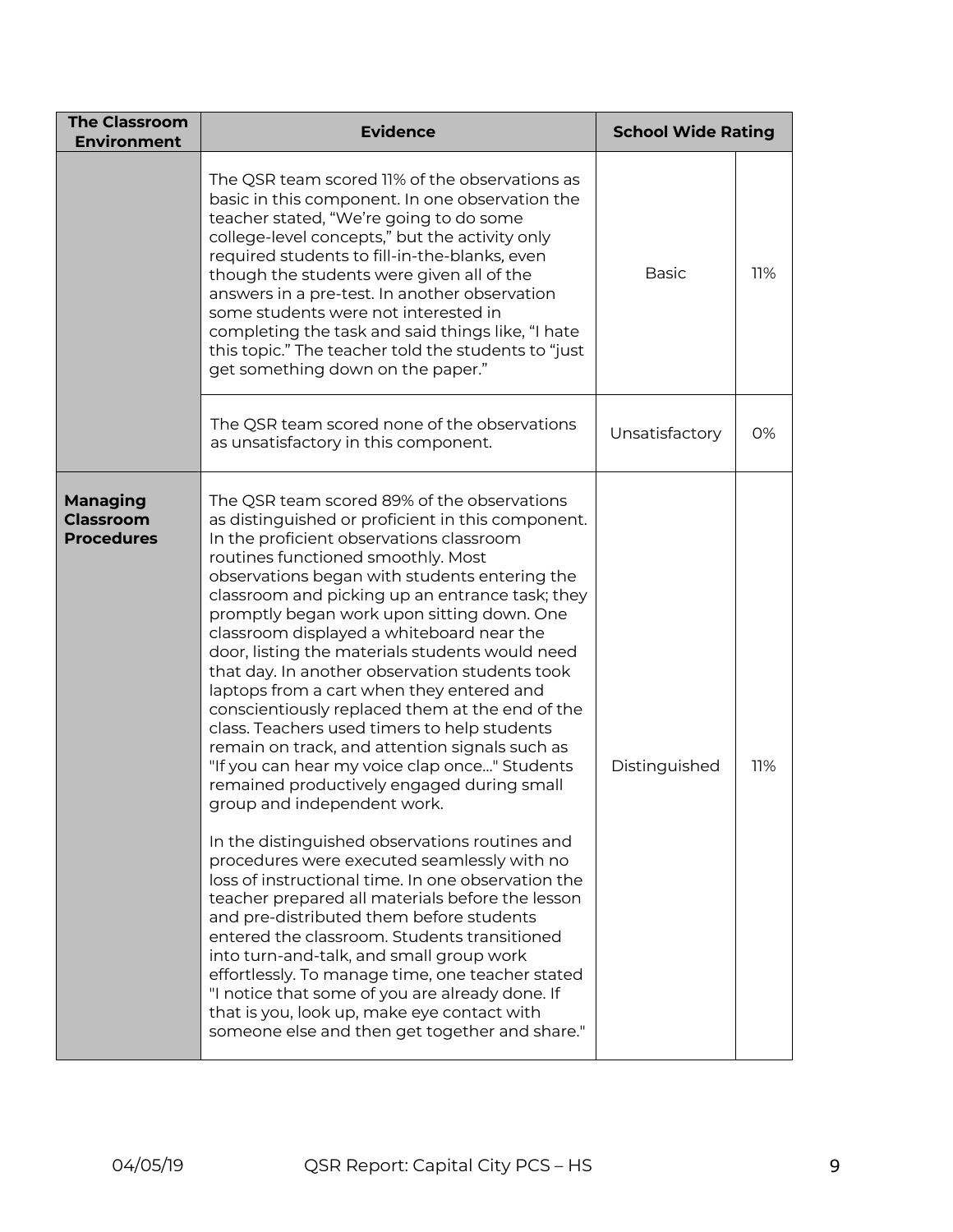| <b>The Classroom</b><br><b>Environment</b>    | <b>Evidence</b>                                                                                                                                                                                                                                                                                                                                                                                                                                                                                                                                                                                                                                                                                                                                                                                                                                                                                                                                                                                                                                                                                 | <b>School Wide Rating</b> |     |
|-----------------------------------------------|-------------------------------------------------------------------------------------------------------------------------------------------------------------------------------------------------------------------------------------------------------------------------------------------------------------------------------------------------------------------------------------------------------------------------------------------------------------------------------------------------------------------------------------------------------------------------------------------------------------------------------------------------------------------------------------------------------------------------------------------------------------------------------------------------------------------------------------------------------------------------------------------------------------------------------------------------------------------------------------------------------------------------------------------------------------------------------------------------|---------------------------|-----|
|                                               | In the other distinguished observation, students<br>had jobs which they did at the end of the class<br>period to ensure all materials were returned<br>properly.                                                                                                                                                                                                                                                                                                                                                                                                                                                                                                                                                                                                                                                                                                                                                                                                                                                                                                                                | Proficient                | 78% |
|                                               | The QSR team scored 11% of the observations as<br>basic in this component. In one observation the<br>bathroom procedure functioned unevenly: the<br>rule was that students could leave one at a time<br>to use the restroom, but the teacher allowed<br>some students to circumvent this process,<br>causing confusion and frustration among<br>students. In another observation transitions<br>were disruptive. Students got out of their seats<br>to leave well before the bell rang. The teacher<br>stopped everyone at the door and demanded to<br>see their homework, causing a gridlock.                                                                                                                                                                                                                                                                                                                                                                                                                                                                                                  | <b>Basic</b>              | 11% |
|                                               | The QSR team scored none of the observations<br>as unsatisfactory in this component.                                                                                                                                                                                                                                                                                                                                                                                                                                                                                                                                                                                                                                                                                                                                                                                                                                                                                                                                                                                                            | Unsatisfactory            | 0%  |
| Managing<br><b>Student</b><br><b>Behavior</b> | The QSR team scored 78% of the observations<br>as distinguished or proficient in this component.<br>In the distinguished observations, student<br>behavior was entirely appropriate. In one<br>observation the teacher preventively monitored<br>behavior so that everyone remained on task for<br>the entire observation by constantly moving<br>between student groups and engaging<br>students with questions about their<br>collaborative work. Students intervened with<br>each other when needed, and the teacher<br>swiftly and appropriately managed any minor<br>misbehaviors. One teacher acknowledged when<br>students tried to regulate themselves. For<br>example, the teacher commented, "I know you<br>were joking, but that was a great self-regulation<br>technique."<br>In the proficient observations, standards of<br>behavior were clearly established. Teachers<br>frequently and effectively monitored student<br>behavior. In one class when there was chatter,<br>the teacher stopped talking and waited for<br>everyone's attention – which s/he quickly<br>attained. | Distinguished             | 11% |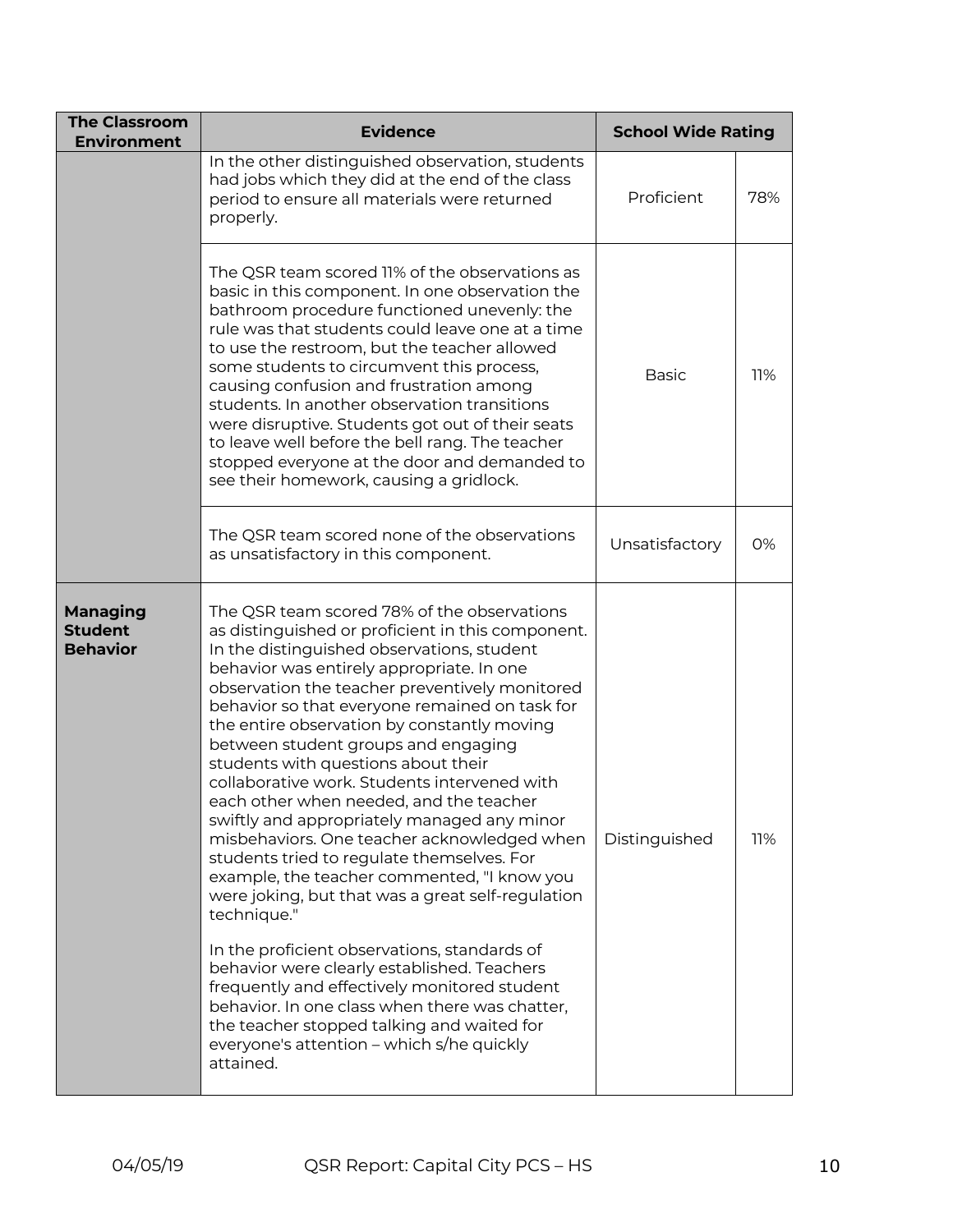| <b>The Classroom</b><br><b>Environment</b> | <b>Evidence</b>                                                                                                                                                                                                                                                                                                                                                                                                                                                                                                                                                                                                                                                                                                                                                                                                                                                                                                                                                                         | <b>School Wide Rating</b> |     |
|--------------------------------------------|-----------------------------------------------------------------------------------------------------------------------------------------------------------------------------------------------------------------------------------------------------------------------------------------------------------------------------------------------------------------------------------------------------------------------------------------------------------------------------------------------------------------------------------------------------------------------------------------------------------------------------------------------------------------------------------------------------------------------------------------------------------------------------------------------------------------------------------------------------------------------------------------------------------------------------------------------------------------------------------------|---------------------------|-----|
|                                            | In another observation the teacher looked up<br>from helping a student when a group of<br>students began talking about an irrelevant<br>topic. "How's it going, guys? Are you finished?<br>Ok, so what's next?" The students moved on to<br>the next assigned task. On most class boards<br>and on many of the learning target checklists<br>students had next to their work, there was a<br>learning target related to behavior or work<br>habits, such as "I can focus on learning and<br>staying on task." Teachers reinforced these<br>behavioral expectations with general and<br>individual reminders as needed.                                                                                                                                                                                                                                                                                                                                                                  | Proficient                | 67% |
|                                            | The QSR team scored 17% of the observations as<br>basic in this component. Standards of behavior<br>had been established, and teachers referred to<br>classroom rules and responded to misbehavior,<br>but with uneven results. For example, while<br>most students adhered to the expectations,<br>some held off topic conversations during<br>independent work time. The teacher frequently<br>told students to return to their work, which they<br>did for a few minutes, only to begin talking<br>about the nonacademic topic again. Because<br>this cycle repeated itself throughout the<br>observation, it falls into the basic range. In<br>another observation two students held a loud<br>side conversation during the entire class. After<br>the teacher corrected the behavior and walked<br>away, the students continued to talk. In a few<br>observations, cell phones prevented full<br>engagement from students because they<br>listened to music instead of directions. | <b>Basic</b>              | 17% |
|                                            | The QSR team scored less than 10% of<br>observations as unsatisfactory in this<br>component.                                                                                                                                                                                                                                                                                                                                                                                                                                                                                                                                                                                                                                                                                                                                                                                                                                                                                            | Unsatisfactory            | 6%  |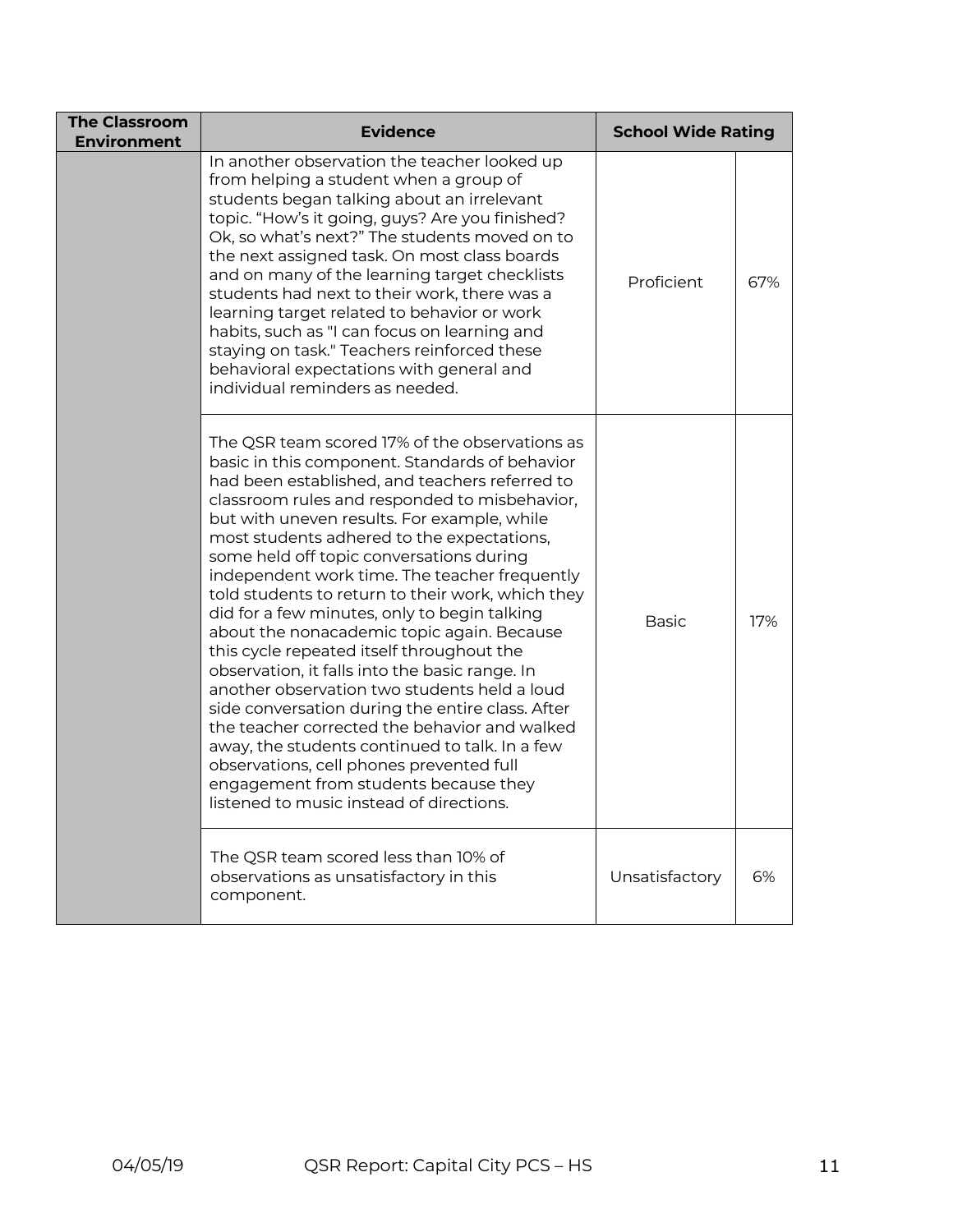#### **INSTRUCTION**

This table summarizes the school's performance on the Instruction domain of the rubric during the unannounced visits. The label definitions for classroom observations of "distinguished," "proficient," "basic," and "unsatisfactory" are those from the Danielson framework. The QSR team scored 73% of classrooms as "distinguished" or "proficient" for the Instruction domain. Please see Appendix III for a breakdown of each subdomain score.

| <b>Instruction</b>             | <b>Evidence</b>                                                                                                                                                                                                                                                                                                                                                                                                                                                                                                                                                                                                                                                                                                                                                                                                                                                                                                                                                                                                                                                                                                                                                                                                                                                                                                                                                                                                                                                                                                                                                                                                                                                                                                                                                                                                                                                     | <b>School Wide Rating</b> |     |
|--------------------------------|---------------------------------------------------------------------------------------------------------------------------------------------------------------------------------------------------------------------------------------------------------------------------------------------------------------------------------------------------------------------------------------------------------------------------------------------------------------------------------------------------------------------------------------------------------------------------------------------------------------------------------------------------------------------------------------------------------------------------------------------------------------------------------------------------------------------------------------------------------------------------------------------------------------------------------------------------------------------------------------------------------------------------------------------------------------------------------------------------------------------------------------------------------------------------------------------------------------------------------------------------------------------------------------------------------------------------------------------------------------------------------------------------------------------------------------------------------------------------------------------------------------------------------------------------------------------------------------------------------------------------------------------------------------------------------------------------------------------------------------------------------------------------------------------------------------------------------------------------------------------|---------------------------|-----|
| Communicating<br>with Students | The QSR team scored 82% of observations as<br>basic in this component.<br>In the distinguished observations the teachers<br>addressed learning targets explicitly. One<br>teacher pre-taught important vocabulary<br>relevant to the lesson, using explanations that<br>connected directly to students' lives: "The next<br>word is 'petition,' a formal request to the court.<br>This 'petition' isn't the same as when you signed<br>your names in support of wearing holes in your<br>jeans at school." Teachers in the distinguished<br>observations consistently wove academic<br>vocabulary into their instruction: In referring to<br>a picture of a "whites only" sign, the teacher<br>described it as a "primary source" and "a law in<br>practice enforcing the separation of races." In<br>one observation a student gave the teacher the<br>idea to link a new and difficult concept to one<br>the students were already familiar with: "Oh, so<br>is this like the Bohr model?" The teacher then<br>explained the connection to everyone, using<br>two diagrams on the board.<br>In the proficient observations the teachers'<br>explanation of content was clear and scaffolded,<br>and the lessons invited student intellectual<br>engagement. Furthermore, the students in<br>these observations engaged with the learning<br>task, indicating they understood what they<br>were being asked to do. Teachers circulated as<br>students worked on their assignments, closely<br>observing the work and answering questions<br>with explanations that pushed student thinking<br>and allowed them to strengthen their<br>understanding of the content. In one<br>observation the teacher pointed out "so you<br>guys want to measure this distance here,<br>between the bottom of the stack of books and<br>the bottom of the ramp, that's the 'run." | Distinguished             | 19% |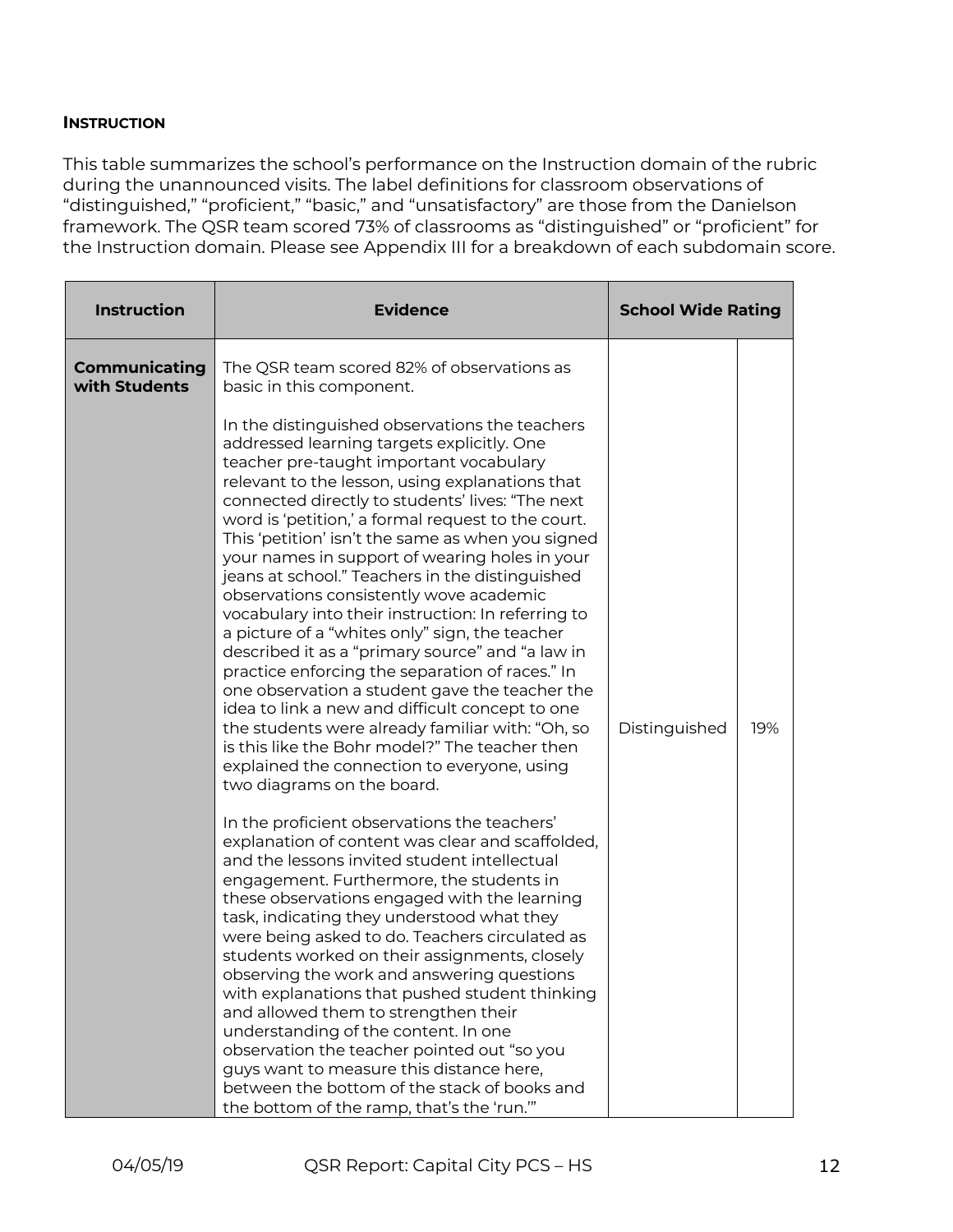| <b>Instruction</b>                                                                           | <b>Evidence</b>                                                                                                                                                                                                                                                                                                                                                                                                                                                                                                                                                                                                                                                                                                                                                                                    | <b>School Wide Rating</b> |     |
|----------------------------------------------------------------------------------------------|----------------------------------------------------------------------------------------------------------------------------------------------------------------------------------------------------------------------------------------------------------------------------------------------------------------------------------------------------------------------------------------------------------------------------------------------------------------------------------------------------------------------------------------------------------------------------------------------------------------------------------------------------------------------------------------------------------------------------------------------------------------------------------------------------|---------------------------|-----|
|                                                                                              | Another observation included a teacher<br>pinpointing the error in a student's math<br>calculations, yet not doing the thinking for her:<br>"Look at this one. You found the zeroes. Here,<br>we got a factor of x-3, but we got a zero of<br>positive 3. What was the step you used to move<br>from here to here?"                                                                                                                                                                                                                                                                                                                                                                                                                                                                                | Proficient                | 63% |
|                                                                                              | The QSR team rated 19% of observations as<br>basic in this component. In these observations<br>students were confused about what they<br>should be doing. In two observations the<br>teachers attempted to provide scaffolding by<br>creating graphic organizers, but the teachers'<br>explanations were confusing, and students<br>asked several clarifying questions about how<br>they were supposed to use their graphic<br>organizer to support their writing project. In<br>another observation the teacher had to clarify<br>the learning task for several students, and at<br>times the directions were still not clear.                                                                                                                                                                    | <b>Basic</b>              | 19% |
|                                                                                              | The QSR team scored none of the observations<br>as unsatisfactory in this component.                                                                                                                                                                                                                                                                                                                                                                                                                                                                                                                                                                                                                                                                                                               |                           | 0%  |
| <b>Using</b><br>Questioning/<br><b>Prompts and</b><br><b>Discussion</b><br><b>Techniques</b> | The QSR team scored 43% of the observations<br>as distinguished or proficient in this<br>component. In the distinguished observation<br>the teacher and students all asked questions,<br>initiated topics, and challenged each other.<br>During small group work time, one teacher<br>reminded students that they all had to agree on<br>the justifications they came to as a group and<br>that each student had to be prepared to share<br>out the group's thinking. During whole group<br>discussion in another observation students built<br>off each other's ideas. In the proficient<br>observations discussion involved open-ended<br>questions and a variety of students speaking.<br>Discussion was a tool used to promote deep<br>understanding and attainment of the learning<br>target. | Distinguished             | 7%  |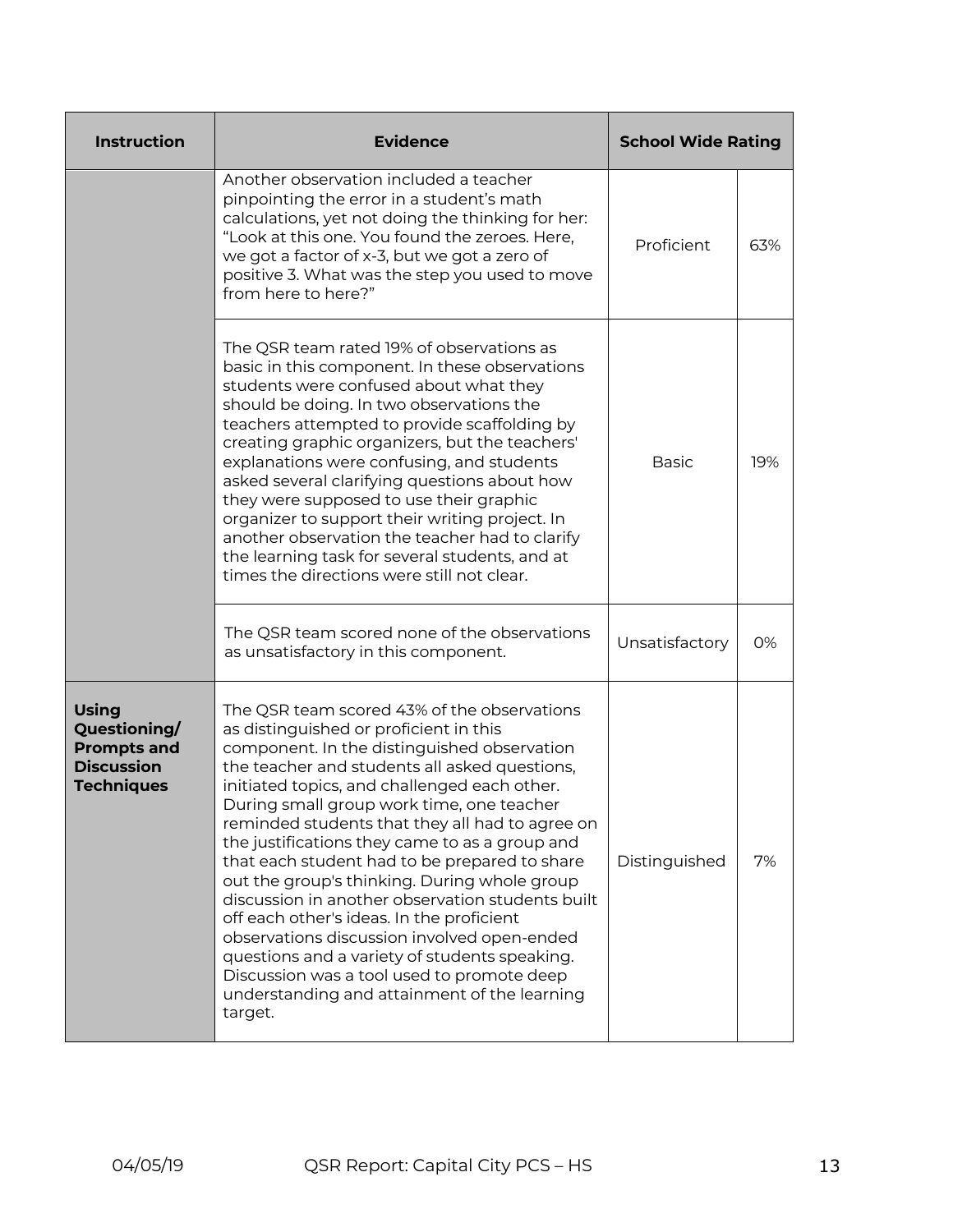| <b>Instruction</b> | <b>Evidence</b>                                                                                                                                                                                                                                                                                                                                                                                                                                                                                                                                                                                                                                                                                                                                                                                                                                                                                                                                                                                                                                                                                                             | <b>School Wide Rating</b> |     |
|--------------------|-----------------------------------------------------------------------------------------------------------------------------------------------------------------------------------------------------------------------------------------------------------------------------------------------------------------------------------------------------------------------------------------------------------------------------------------------------------------------------------------------------------------------------------------------------------------------------------------------------------------------------------------------------------------------------------------------------------------------------------------------------------------------------------------------------------------------------------------------------------------------------------------------------------------------------------------------------------------------------------------------------------------------------------------------------------------------------------------------------------------------------|---------------------------|-----|
|                    | The entrance task in one observation had<br>multiple correct answers, and the teacher built<br>a discussion around students' answers to the<br>task. As students contributed their answers, the<br>teacher challenged student thinking, saying,<br>"Talk to me about your answer." When one<br>student hesitated, the teacher remained<br>focused on her until she could explain her<br>thinking. During another observation the<br>teacher asked students to confirm their<br>answers and compare with other students for<br>accuracy. The students were asked to discuss<br>with their peers about the correct solutions if<br>they needed assistance – "go check in with John<br>if you need help with #5, he's the expert on this<br>one." In another observation two students<br>worked together, and one asked the other,<br>"Why did you add this? So how will you figure<br>that out?"                                                                                                                                                                                                                              | Proficient                | 36% |
|                    | The QSR team rated 57% of observations as<br>basic in this component. In some observations,<br>participation levels were high, but questions<br>were rapid-fire; student groups were merely<br>asked to report their answers out. During one<br>observation there were limited opportunities for<br>student and teacher discussion. Some of the<br>questions posed to students were low-level<br>requiring only one-word answers, such as,<br>"When we write evidence, do we paraphrase it?"<br>or "Who are you researching?" In some<br>observations the teachers did not ask for<br>justification of thinking or try to link students'<br>responses together. Other parts of the<br>discussions in these observations were based on<br>low-level questions such as "How many<br>electrons does hydrogen have?"<br>One teacher attempted to get students to<br>respond to one another and cold call, but few<br>participated. One teacher framed strong<br>discussion questions at times, but eventually<br>answered them him/herself, saying, for<br>example, "The character is telling him to be<br>responsible, right?" | Basic                     | 57% |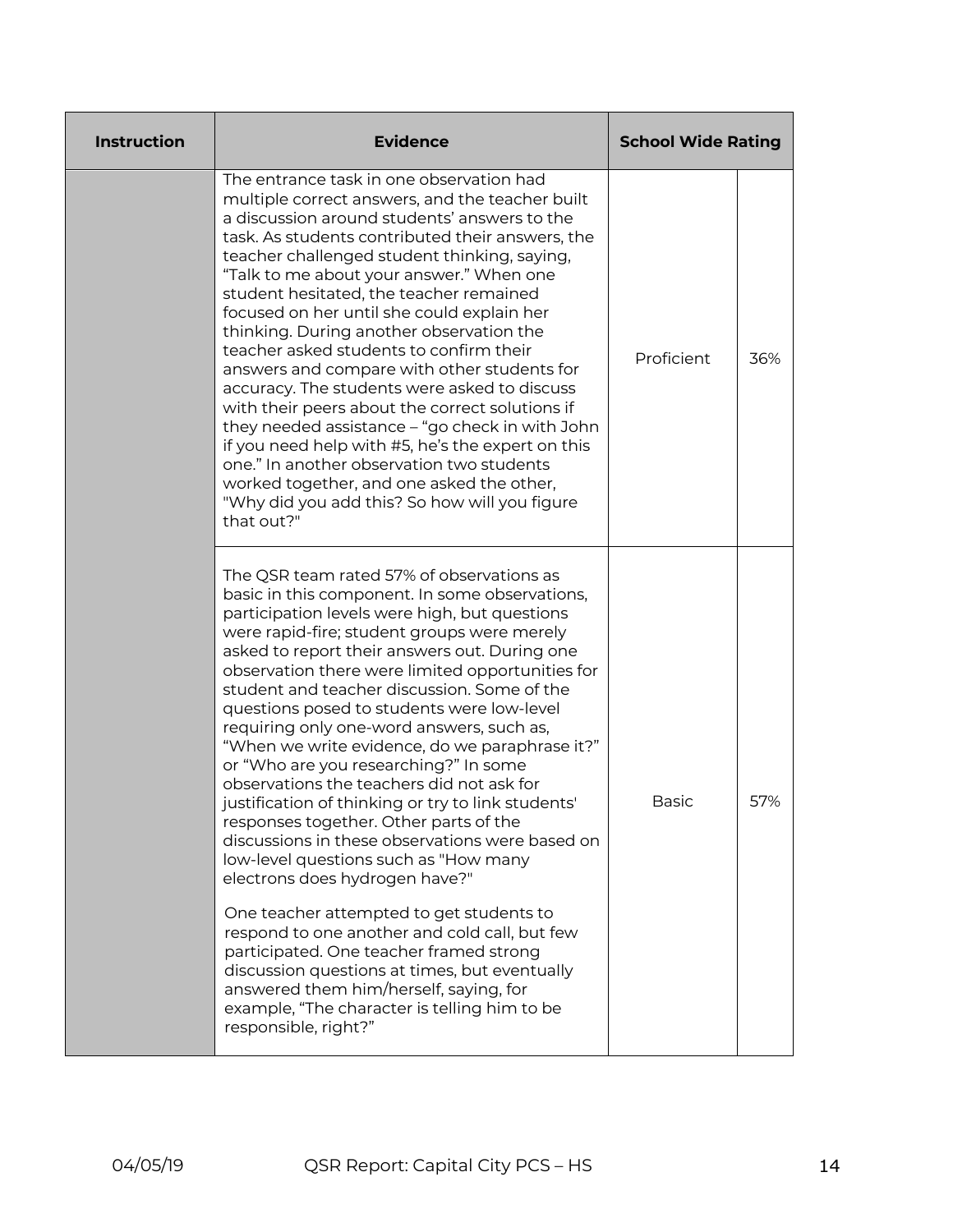| <b>Instruction</b>                                       | <b>Evidence</b>                                                                                                                                                                                                                                                                                                                                                                                                                                                                                                                                                                                                                                                                                                                                                                                                                                                                                                                                                                                                                                                                                                                                                                                                         | <b>School Wide Rating</b> |     |
|----------------------------------------------------------|-------------------------------------------------------------------------------------------------------------------------------------------------------------------------------------------------------------------------------------------------------------------------------------------------------------------------------------------------------------------------------------------------------------------------------------------------------------------------------------------------------------------------------------------------------------------------------------------------------------------------------------------------------------------------------------------------------------------------------------------------------------------------------------------------------------------------------------------------------------------------------------------------------------------------------------------------------------------------------------------------------------------------------------------------------------------------------------------------------------------------------------------------------------------------------------------------------------------------|---------------------------|-----|
|                                                          | The QSR team scored none of the observations<br>as unsatisfactory in this component.                                                                                                                                                                                                                                                                                                                                                                                                                                                                                                                                                                                                                                                                                                                                                                                                                                                                                                                                                                                                                                                                                                                                    | Unsatisfactory            | 0%  |
| <b>Engaging</b><br><b>Students in</b><br><b>Learning</b> | The QSR team scored 89% of the observations<br>as distinguished or proficient in this<br>component.<br>The tasks in the distinguished observation<br>required complex thinking on the part of<br>students. The pace of the lessons flowed<br>smoothly, with the warm-up leading to<br>discussion, followed by activities that allowed<br>students to consolidate their understanding of<br>the learning target. Along the way, students<br>dabbled in inquiry of their own, one student                                                                                                                                                                                                                                                                                                                                                                                                                                                                                                                                                                                                                                                                                                                                 |                           | 17% |
|                                                          | pointing to the timeline of Black history on the<br>wall as he formulated a hypothesis.<br>The learning tasks and activities in the<br>proficient observations were designed to<br>challenge student thinking and invite students<br>to make their thinking visible. In each<br>observation students made use of a cadre of<br>relevant resources. In one class, students solved<br>inequalities and had to show their work, moving<br>at their own pace through assigned modules. In<br>another, students answered questions about<br>applying for financial aid for college, referring to<br>resources such as lecture notes and websites. In<br>yet another observation students drew<br>diagrams showing the distribution of electrons<br>in atoms, referring to notes, PowerPoints, and<br>the periodic table displayed in the classroom.<br>These lessons resulted in active intellectual<br>engagement by most students, with teachers<br>scaffolding to support that engagement,<br>whether through whole class instruction or one-<br>on-one conversation. The pace of these lessons<br>was appropriate, allowing students time to<br>wrestle with challenging content while avoiding<br>too much "down time." |                           | 72% |
|                                                          | The QSR team rated less than 10% of the<br>observations as basic in this component.                                                                                                                                                                                                                                                                                                                                                                                                                                                                                                                                                                                                                                                                                                                                                                                                                                                                                                                                                                                                                                                                                                                                     | <b>Basic</b>              | 6%  |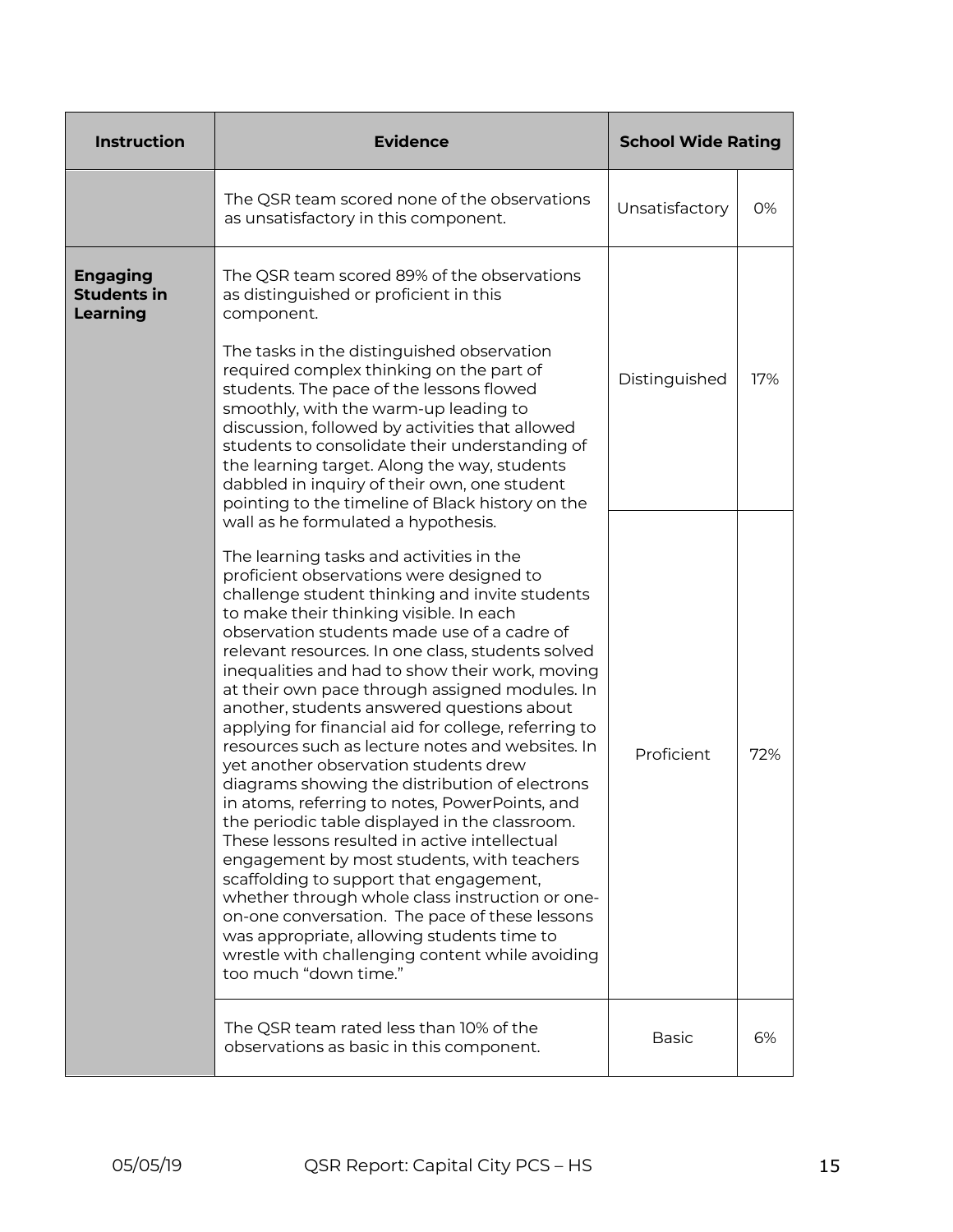| <b>Instruction</b>                                         | <b>Evidence</b>                                                                                                                                                                                                                                                                                                                                                                                                                                                                                                                                                                                                                                                                                                                                                                                                                                                                                                                                                                                                                                                                                                                                                                                                                                                                                                                                                                                                                                                                                                                                                                                                                                                                                                                                                                                                                                                                                                                                                                                                       | <b>School Wide Rating</b> |    |
|------------------------------------------------------------|-----------------------------------------------------------------------------------------------------------------------------------------------------------------------------------------------------------------------------------------------------------------------------------------------------------------------------------------------------------------------------------------------------------------------------------------------------------------------------------------------------------------------------------------------------------------------------------------------------------------------------------------------------------------------------------------------------------------------------------------------------------------------------------------------------------------------------------------------------------------------------------------------------------------------------------------------------------------------------------------------------------------------------------------------------------------------------------------------------------------------------------------------------------------------------------------------------------------------------------------------------------------------------------------------------------------------------------------------------------------------------------------------------------------------------------------------------------------------------------------------------------------------------------------------------------------------------------------------------------------------------------------------------------------------------------------------------------------------------------------------------------------------------------------------------------------------------------------------------------------------------------------------------------------------------------------------------------------------------------------------------------------------|---------------------------|----|
|                                                            | The QSR team rated less than 10% of the<br>observations as basic in this component.                                                                                                                                                                                                                                                                                                                                                                                                                                                                                                                                                                                                                                                                                                                                                                                                                                                                                                                                                                                                                                                                                                                                                                                                                                                                                                                                                                                                                                                                                                                                                                                                                                                                                                                                                                                                                                                                                                                                   | Unsatisfactory            | 6% |
| <b>Using</b><br><b>Assessment in</b><br><b>Instruction</b> | The QSR team scored 73% of the observations<br>as distinguished or proficient in this<br>component. In the distinguished observation<br>the teacher spent most of their time circulating,<br>looking at students' work, providing precise<br>individual feedback and bursts of reteaching<br>when needed. Some students asked one<br>another for feedback on their work: "Do you<br>think this is a remainder? On number 2?"<br>Students occasionally assessed their own work:<br>One student told the teacher, "I thought I had<br>the right answer and then I checked it and<br>realized I had to change" Assessment was fully<br>integrated into instruction in this observation,<br>with students continually using feedback to<br>improve their learning.<br>In the proficient observations teachers assessed<br>groups of students. For example, one teacher<br>asked each group of students to share the<br>results of their "Do Now" task aloud and gave<br>feedback such as "Yes, good" to each group.<br>Another teacher circulated between groups of<br>students and answered their questions as they<br>worked. Some feedback in these observations<br>was directed to the whole class, but it was<br>specific and oriented toward future<br>improvement: "Remember folks, when in doubt<br>make sure those S [orbitals] are filled out, and<br>we get much better results." At another point<br>the teacher in this observation used a "think<br>aloud" method to assess the whole class,<br>feigning misunderstanding as she diagramed<br>electrons at the board: "So I do this and then<br>this, right?" Some students chimed in, "No, you<br>have to put two electrons in each S orbital first!"<br>to which the teacher responded, "Oh, right,<br>thank you!" Sometimes the teachers in these<br>observations provided feedback to individuals,<br>for example: "Let me see what you've got" The<br>majority of the feedback in these observations,<br>although given mostly to groups, was specific | Distinguished             | 6% |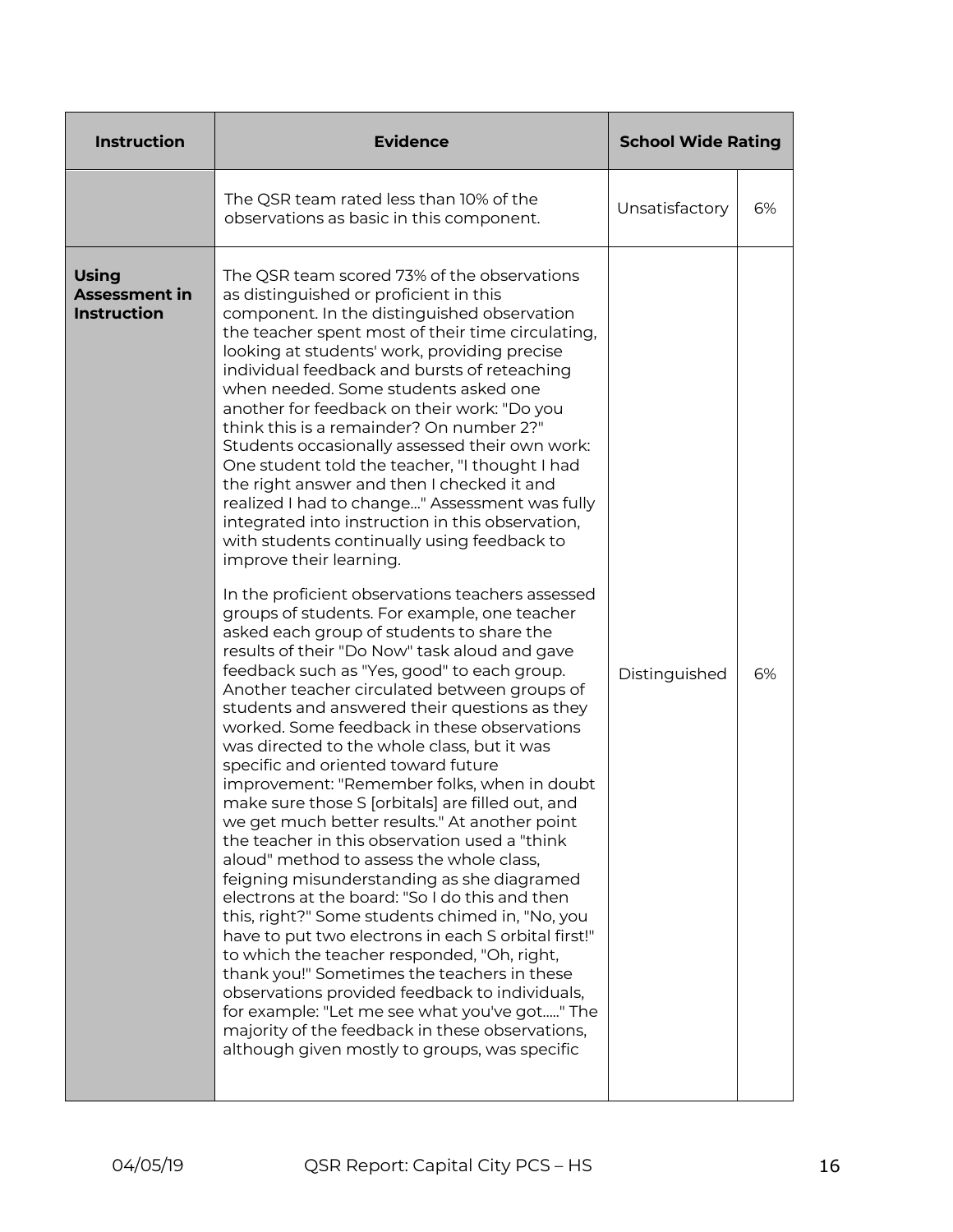| <b>Instruction</b> | <b>Evidence</b>                                                                                                                                                                                                                                                                                                                                                                                                                                                                                                                                                                                                                                                                                                                                                                                                                                                                                                                                                                                                                                                                                                                                                       | <b>School Wide Rating</b> |       |
|--------------------|-----------------------------------------------------------------------------------------------------------------------------------------------------------------------------------------------------------------------------------------------------------------------------------------------------------------------------------------------------------------------------------------------------------------------------------------------------------------------------------------------------------------------------------------------------------------------------------------------------------------------------------------------------------------------------------------------------------------------------------------------------------------------------------------------------------------------------------------------------------------------------------------------------------------------------------------------------------------------------------------------------------------------------------------------------------------------------------------------------------------------------------------------------------------------|---------------------------|-------|
|                    | enough for students to apply to future work,<br>placing them in the proficient range.                                                                                                                                                                                                                                                                                                                                                                                                                                                                                                                                                                                                                                                                                                                                                                                                                                                                                                                                                                                                                                                                                 | Proficient                | 67%   |
|                    | The QSR team rated 28% of the observations as<br>basic in this component. In these observations<br>there was little evidence that students<br>understood how their work would be evaluated:<br>one teacher indicated that "if you don't finish<br>this, you have homework, and your classwork<br>grade will be lower." Another teacher<br>monitored understanding only through the<br>students' questions as she circulated. She did<br>not ask questions to the students to gauge<br>their understanding, nor did she provide any<br>constructive feedback other than direct<br>answers to their questions. Another teacher<br>monitored learning for the class as a whole,<br>asking "What does that learning target mean to<br>you?" And soliciting answers from just two<br>students before moving on. Other examples of<br>whole-class assessment included, "So for those<br>of you who did your homework, what<br>amendment was Plessy focused on?" A few<br>students answered correctly. At one point the<br>teacher encouraged students to compare their<br>notes with a partner to see if they had missed<br>anything, but only a few students participated. | <b>Basic</b>              | 28%   |
|                    | The QSR team scored none of the observations<br>as unsatisfactory in this component.                                                                                                                                                                                                                                                                                                                                                                                                                                                                                                                                                                                                                                                                                                                                                                                                                                                                                                                                                                                                                                                                                  | Unsatisfactory            | $O\%$ |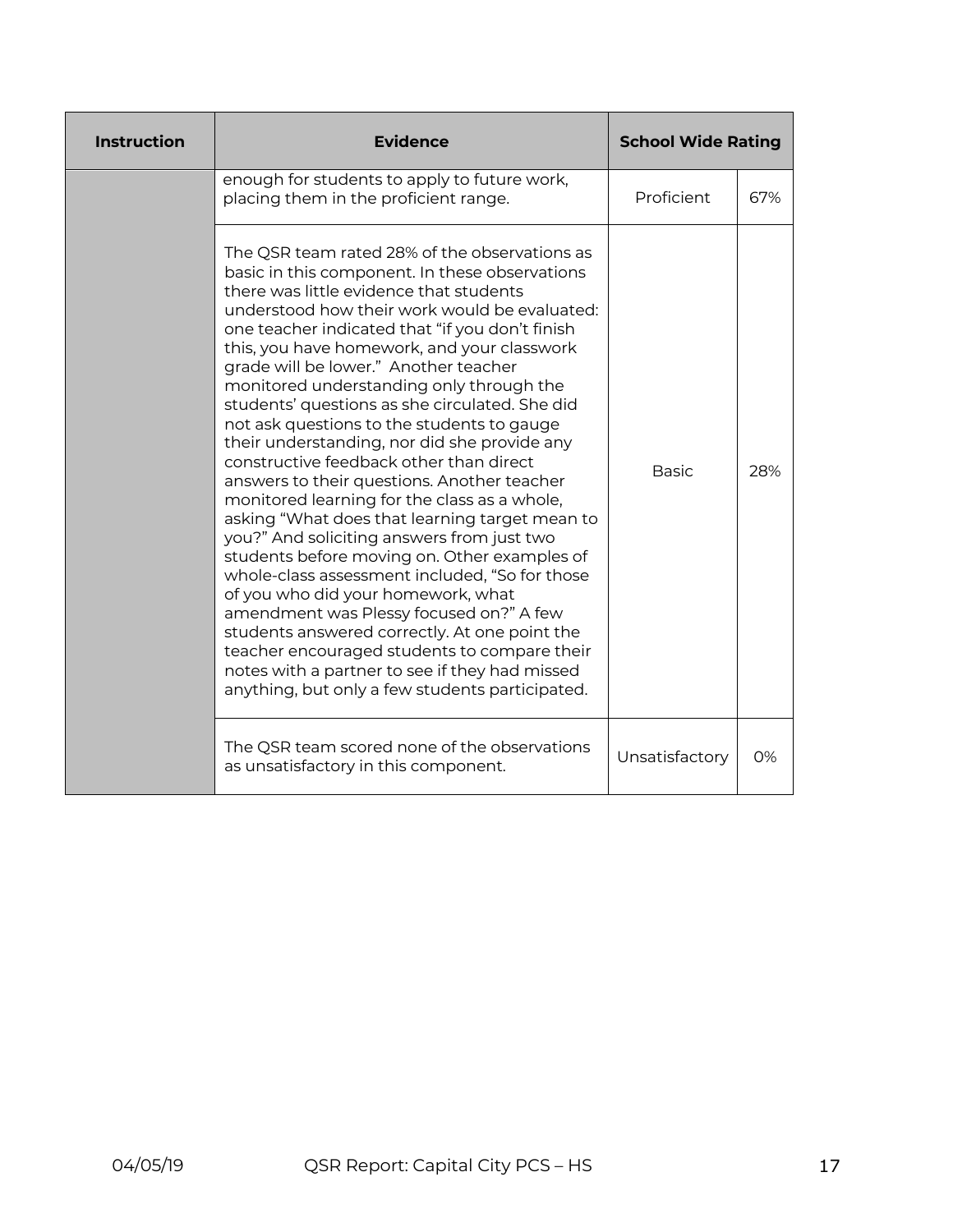## **APPENDIX I: CLASSROOM ENVIRONMENT RUBRIC**

| <b>The Classroom</b><br><b>Environment</b>                                | Unsatisfactory                                                                                                                                                                                                          | <b>Basic</b>                                                                                                                                                                                                                                                                                                                                 | <b>Proficient</b>                                                                                                                                                                                                                                 | <b>Distinguished</b>                                                                                                                                                                                                                                                                                                              |
|---------------------------------------------------------------------------|-------------------------------------------------------------------------------------------------------------------------------------------------------------------------------------------------------------------------|----------------------------------------------------------------------------------------------------------------------------------------------------------------------------------------------------------------------------------------------------------------------------------------------------------------------------------------------|---------------------------------------------------------------------------------------------------------------------------------------------------------------------------------------------------------------------------------------------------|-----------------------------------------------------------------------------------------------------------------------------------------------------------------------------------------------------------------------------------------------------------------------------------------------------------------------------------|
| <b>Creating an</b><br><b>Environment of</b><br><b>Respect and Rapport</b> | Classroom interactions,<br>both between the teacher<br>and students and among<br>students, are negative or<br>inappropriate and<br>characterized by sarcasm,<br>putdowns, or conflict.                                  | Classroom interactions<br>are generally appropriate<br>and free from conflict but<br>may be characterized by<br>occasional displays of<br>insensitivity.                                                                                                                                                                                     | Classroom interactions<br>reflect general warmth<br>and caring, and are<br>respectful of the cultural<br>and developmental<br>differences among<br>groups of students.                                                                            | Classroom interactions<br>are highly respectful,<br>reflecting genuine<br>warmth and caring<br>toward individuals.<br>Students themselves<br>ensure maintenance of<br>high levels of civility<br>among member of the<br>class.                                                                                                    |
| <b>Establishing a Culture</b><br>for Learning                             | The classroom does not<br>represent a culture for<br>learning and is<br>characterized by low<br>teacher commitment to the<br>subject, low expectations for<br>student achievement, and<br>little student pride in work. | The classroom<br>environment reflects only<br>a minimal culture for<br>learning, with only<br>modest or inconsistent<br>expectations for student<br>achievement, little<br>teacher commitment to<br>the subject, and little<br>student pride in work.<br>Both teacher and<br>students are performing<br>at the minimal level to<br>"get by." | The classroom<br>environment represents a<br>genuine culture for<br>learning, with<br>commitment to the<br>subject on the part of<br>both teacher and<br>students, high<br>expectations for student<br>achievement, and<br>student pride in work. | Students assumes much<br>of the responsibility for<br>establishing a culture for<br>learning in the<br>classroom by taking<br>pride in their work,<br>initiating improvements<br>to their products, and<br>holding the work to the<br>highest standard.<br>Teacher demonstrates<br>as passionate<br>commitment to the<br>subject. |
| <b>Managing Classroom</b><br><b>Procedures</b>                            | Classroom routines and<br>procedures are either<br>nonexistent or inefficient.<br>resulting in the loss of much<br>instruction time.                                                                                    | Classroom routines and<br>procedures have been<br>established but function<br>unevenly or<br>inconsistently, with some<br>loss of instruction time.                                                                                                                                                                                          | Classroom routines and<br>procedures have been<br>established and function<br>smoothly for the most<br>part, with little loss of<br>instruction time.                                                                                             | Classroom routines and<br>procedures are seamless<br>in their operation, and<br>students assume<br>considerable<br>responsibility for their<br>smooth functioning.                                                                                                                                                                |
| <b>Managing Student</b><br><b>Behavior</b>                                | Student behavior is poor,<br>with no clear expectations,<br>no monitoring of student<br>behavior, and inappropriate<br>response to student<br>misbehavior.                                                              | Teacher makes an effort<br>to establish standards of<br>conduct for students,<br>monitor student<br>behavior, and respond to<br>student misbehavior, but<br>these efforts are not<br>always successful.                                                                                                                                      | Teacher is aware of<br>student behavior, has<br>established clear<br>standards of conduct, and<br>responds to student<br>misbehavior in ways that<br>are appropriate and<br>respectful of the students.                                           | Student behavior is<br>entirely appropriate,<br>with evidence of student<br>participation in setting<br>expectations and<br>monitoring behavior.<br>Teacher's monitoring of<br>student behavior is<br>subtle and preventive,<br>and teachers' response<br>to student misbehavior<br>is sensitive to individual<br>student needs.  |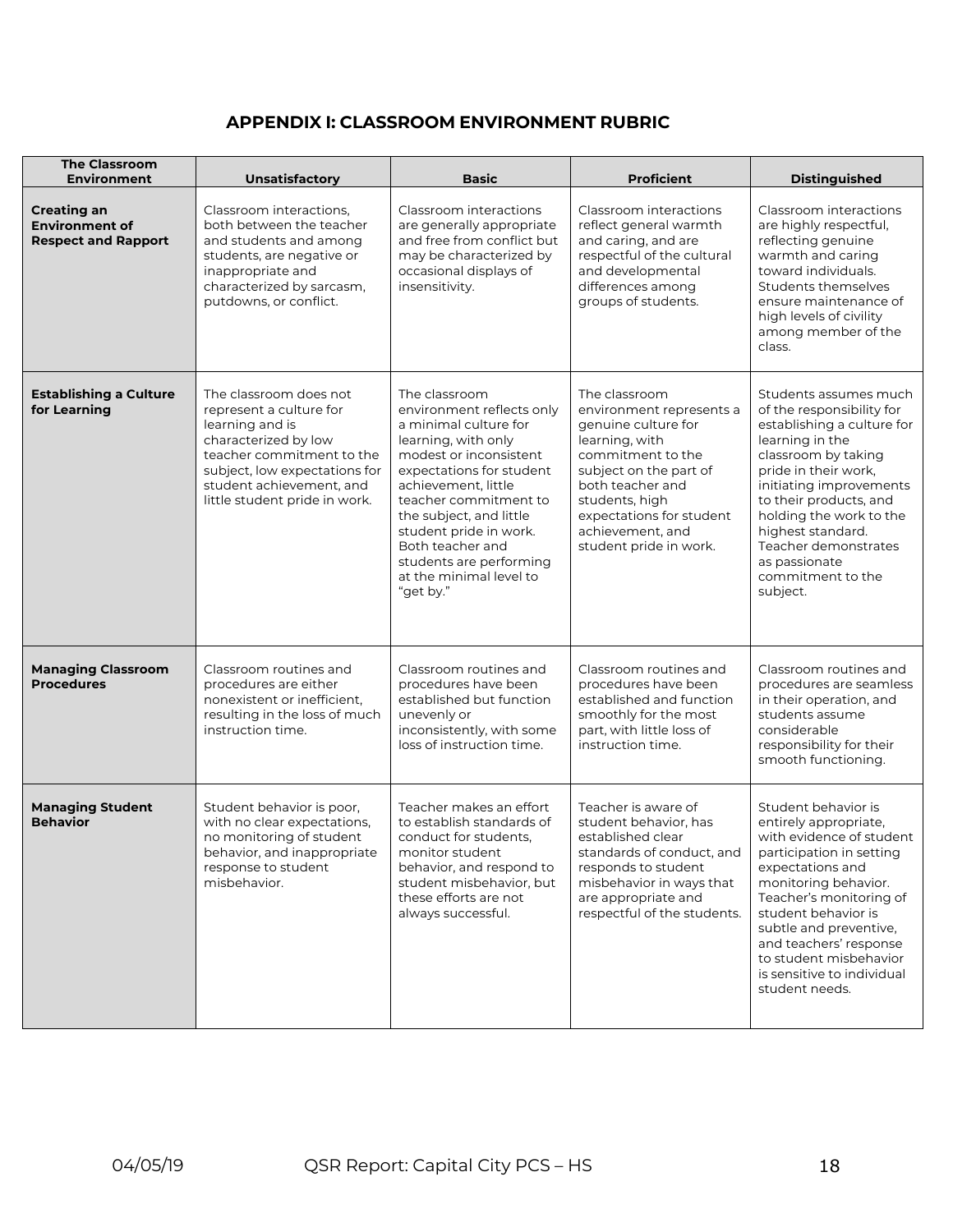## **APPENDIX II: INSTRUCTION RUBRIC**

| <b>Instruction</b>                                              | <b>Unsatisfactory</b>                                                                                                                                                                                                                                                                                                             | <b>Basic</b>                                                                                                                                                                                                                                                                                                                                                                                                                         | <b>Proficient</b>                                                                                                                                                                                                                                                                                                                                                                                                                                                                   | <b>Distinguished</b>                                                                                                                                                                                                                                                                                                                                                                                                                                                                                                                                                                                                                           |  |
|-----------------------------------------------------------------|-----------------------------------------------------------------------------------------------------------------------------------------------------------------------------------------------------------------------------------------------------------------------------------------------------------------------------------|--------------------------------------------------------------------------------------------------------------------------------------------------------------------------------------------------------------------------------------------------------------------------------------------------------------------------------------------------------------------------------------------------------------------------------------|-------------------------------------------------------------------------------------------------------------------------------------------------------------------------------------------------------------------------------------------------------------------------------------------------------------------------------------------------------------------------------------------------------------------------------------------------------------------------------------|------------------------------------------------------------------------------------------------------------------------------------------------------------------------------------------------------------------------------------------------------------------------------------------------------------------------------------------------------------------------------------------------------------------------------------------------------------------------------------------------------------------------------------------------------------------------------------------------------------------------------------------------|--|
| <b>Communicating with</b><br><b>Students</b>                    | Teacher's oral and<br>written communication<br>contains errors or is<br>unclear or inappropriate<br>to students. Teacher's<br>purpose in a lesson or<br>unit is unclear to<br>students. Teacher's<br>explanation of the<br>content is unclear or<br>confusing or uses<br>inappropriate language.                                  | Teacher's oral and<br>written communication<br>contains no errors, but<br>may not be completely<br>appropriate or may<br>require further<br>explanations to avoid<br>confusion. Teacher<br>attempts to explain the<br>instructional purpose,<br>with limited success.<br>Teacher's explanation of<br>the content is uneven;<br>some is done skillfully,<br>but other portions are<br>difficult to follow.                            | Teacher communicates<br>clearly and accurately to<br>students both orally and in<br>writing. Teacher's purpose<br>for the lesson or unit is<br>clear, including where it is<br>situation within broader<br>learning. Teacher's<br>explanation of content is<br>appropriate and connects<br>with students' knowledge<br>and experience.                                                                                                                                              | Teacher's oral and written<br>communication is clear and<br>expressive, anticipating<br>possible student<br>misconceptions. Makes the<br>purpose of the lesson or unit<br>clear, including where it is<br>situated within broader<br>learning, linking purpose to<br>student interests. Explanation<br>of content is imaginative, and<br>connects with students'<br>knowledge and experience.<br>Students contribute to<br>explaining concepts to their<br>peers.                                                                                                                                                                              |  |
| <b>Using Questioning</b><br>and Discussion<br><b>Techniques</b> | Teacher makes poor use<br>of questioning and<br>discussion techniques,<br>with low-level questions,<br>limited student<br>participation, and little<br>true discussion.                                                                                                                                                           | Teacher's use of<br>questioning and<br>discussion techniques is<br>uneven with some high-<br>level question; attempts<br>at true discussion;<br>moderate student<br>participation.                                                                                                                                                                                                                                                   | Teacher's use of<br>questioning and<br>discussion techniques<br>reflects high-level<br>questions, true discussion,<br>and full participation by all<br>students.                                                                                                                                                                                                                                                                                                                    | Students formulate may of the<br>high-level questions and<br>assume responsibility for the<br>participation of all students in<br>the discussion.                                                                                                                                                                                                                                                                                                                                                                                                                                                                                              |  |
| <b>Engaging Students in</b><br>Learning                         | Students are not at all<br>intellectually engaged<br>in significant learning,<br>as a result of<br>inappropriate activities<br>or materials, poor<br>representations of<br>content, or lack of lesson<br>structure.                                                                                                               | Students are<br>intellectually engaged<br>only partially, resulting<br>from activities or<br>materials or uneven<br>quality, inconsistent<br>representation of content<br>or uneven structure of<br>pacing.                                                                                                                                                                                                                          | Students are intellectually<br>engaged throughout the<br>lesson, with appropriate<br>activities and materials,<br>instructive representations<br>of content, and suitable<br>structure and pacing of<br>the lesson.                                                                                                                                                                                                                                                                 | Students are highly engaged<br>throughout the lesson and<br>make material contribution to<br>the representation of content,<br>the activities, and the<br>materials. The structure and<br>pacing of the lesson allow for<br>student reflection and closure.                                                                                                                                                                                                                                                                                                                                                                                    |  |
| <b>Using Assessment in</b><br><b>Instruction</b>                | Students are unaware of<br>criteria and<br>performance standards<br>by which their work will<br>be evaluated, and do<br>not engage in self-<br>assessment or<br>monitoring. Teacher<br>does not monitor<br>student learning in the<br>curriculum, and<br>feedback to students is<br>of poor quality and in an<br>untimely manner. | Students know some of<br>the criteria and<br>performance standards<br>by which their work will<br>be evaluated, and<br>occasionally assess the<br>quality of their own work<br>against the assessment<br>criteria and performance<br>standards. Teacher<br>monitors the progress of<br>the class as a whole but<br>elicits no diagnostic<br>information; feedback to<br>students is uneven and<br>inconsistent in its<br>timeliness. | Students are fully aware of<br>the criteria and<br>performance standards by<br>which their work will be<br>evaluated, and frequently<br>assess and monitor the<br>quality of their own work<br>against the assessment<br>criteria and performance<br>standards. Teacher<br>monitors the progress of<br>groups of students in the<br>curriculum, making<br>limited use of diagnostic<br>prompts to elicit<br>information; feedback is<br>timely, consistent, and of<br>high quality. | Students are fully aware of the<br>criteria and standards by which<br>their work will be evaluated,<br>have contributed to the<br>development of the criteria,<br>frequently assess and monitor<br>the quality of their own work<br>against the assessment criteria<br>and performance standards,<br>and make active use of that<br>information in their learning.<br>Teacher actively and<br>systematically elicits diagnostic<br>information from individual<br>students regarding<br>understanding and monitors<br>progress of individual students;<br>feedback is timely, high quality,<br>and students use feedback in<br>their learning. |  |